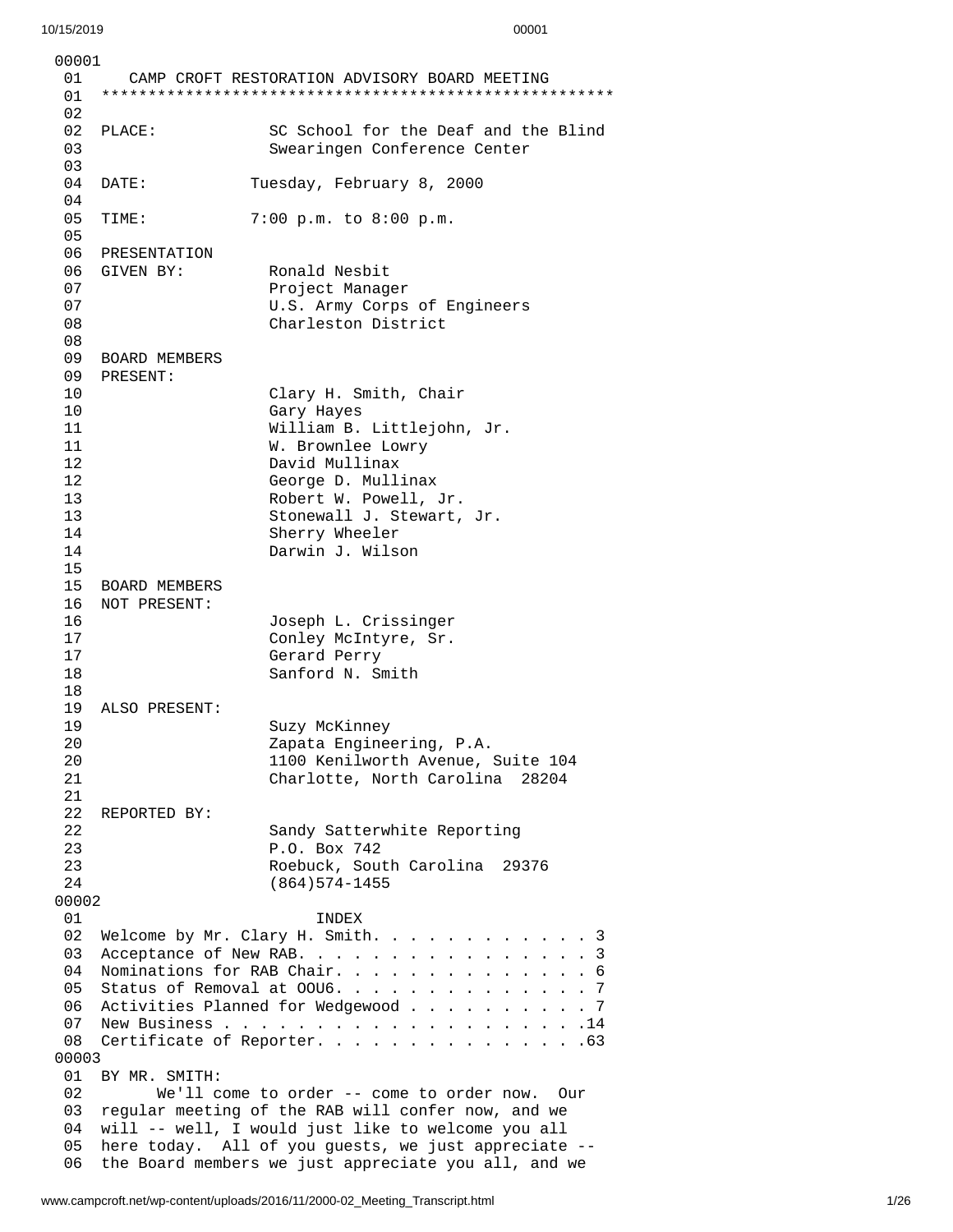07 still have some that are not -- haven't gotten here 08 yet, but we just appreciate you all coming and hope 09 the input you give us will be good, and now we'll just 10 turn it over to Suzy. 11 BY MS. MCKINNEY: 12 Again, welcome this evening. First item on the 13 agenda is the new RAB for the upcoming year. As you 1 4 all are aware, the RAB is intended to reflect diverse 1 5 community interests. 16 As our Bylaws are written, we have a RAB that 17 has a term of two years and members can serve two 18 terms, and we're now at the end of the second year of 19 this most current term. 20 And extensive eff o r t s w e r e m a d e t h i s p a s t f a l l 21 to make everyone aware of the opportunity to be 22 considered to serve on the RAB. We had announcements 23 in the local newspapers, and the meetings this past 24 summer and fall we announced that opportunity and made 25 available community interest forms, and we also placed 0 0 0 0 4 01 those forms in the library. 02 As of the deadline for submittal, which was the 03 end of October, the only forms that we received were 04 those from the current RAB members. We received no 05 new interest forms this year. 06 Two individuals on our RAB did not choose to 07 resubmit. So at this point in time, what I would like 08 to do, is open it up for any questions from the Board 0 9 whether there should be -- say this again -- any 10 questions on accepting the Board as is from those 11 forms that were submitted. 12 We did have discussi o n s w i t h t h e C o r p s o f 13 Engineers and several RAB members whether or not to 14 disband the Board because of the lack of additional 15 interest, and these individuals had indicated, based 16 upon their time and energies to date, that they did 1 7 not want to see that happen. 18 So from our current RAB, are there any questions 19 about accepting the RAB minus Mr. Jim Thompson, who 20 did not choose to resubmit, and Ed Hall for the Board 21 for the year 2000? 2 2 W o u l d o n e o f y o u - - - 23 BY MR. SMITH: 24 Do you want a motion? 25 BY MS. MCKINNEY: 00005 01 Yes. 02 BY MR. SMITH: 03 We have a motion to accept the RAB Board as 04 presented? 05 BY MR. LOWRY: 06 So move d. 07 BY MR. LITTLEJO H N: 08 Second. 09 BY DR. POWELL: 10 Second. 11 BY MR. SMITH: 12 Any discussion? Anyone have any? 13 (NO RESPONSE) 14 BY MR. SMITH: 15 Those i n f a v o r s a y a y e. 16 (ALL RESPOND) 17 BY MR. SMITH: 18 Any oppose? 19 (NO RESPONSE)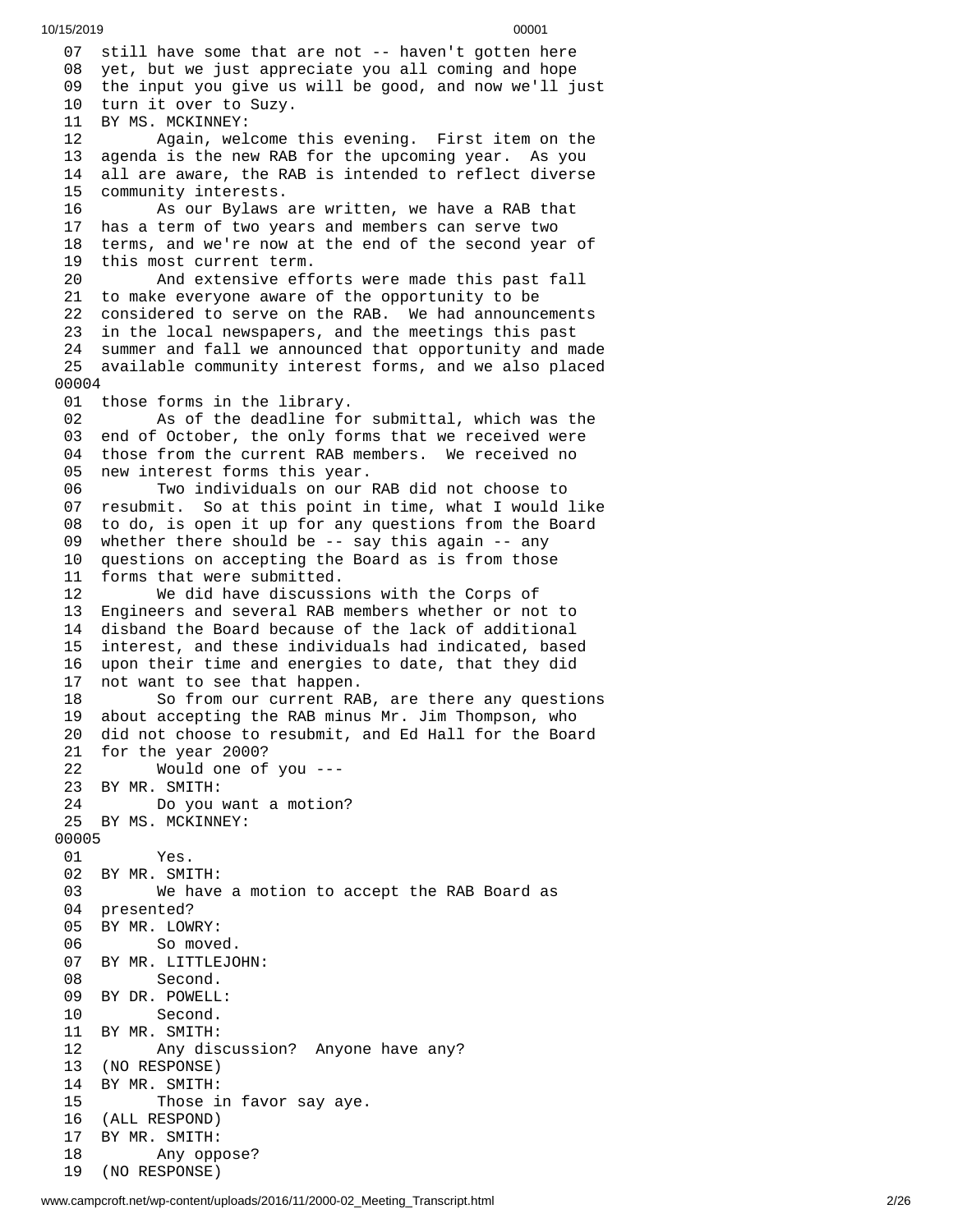20 BY MS. MCKINNEY: 21 Thank you. So the RAB for the year 2000 for the 22 next two year term will consist of -- and I don't have 23 -- I don't want to name everybody. We've got the 24 individuals up here. Sanford Smith will also be on 25 the Board. Jim Thompson and Ed Hall will not serve 0 0 0 0 6 01 for the upcoming year. 02 With that, the n e x t t o p i c a t h a n d w o u l d b e t h e 03 Chair. TI he Chair for this RAB serves a one year term, 04 and Jim Thompson has selected, again, not to serve for 05 the next term. And I would like to see from the Board 06 if there are any nominations for a Chair for the 07 upcoming year? 08 BY DR. POWELL: 09 Clary Sm i t h. G o o d m a n. 10 BY MR. LOWRY: 11 We have a motion. Seco n d. 12 BY MS. MCKINNEY: 13 Do you -- do you accept th e n o m i n a t i o n ? 14 BY MR. SMITH: 15 I'll -- I'll try. I'll do my best. 16 BY MS. MCKINNEY: 17 Okay. All right. Clary Smith will b e t h e C h a i r 18 for the upcoming year. 19 And that's all I h a v e a s f a r a s t h e R A B. S o 20 we're off for another two years. And with that, I'll 21 turn it over to -- Ron, are you up? 22 BY MR. NESBIT: 23 Yes. 24 BY MS. MCKINNE Y: 25 For the status of the removal at Dr. Lowry's 0 0 0 0 7 01 property 00U6. 02 BY MR. NESBIT: 03 Good evening, everyone. For those of you that 04 don't don't know who I am, my name is Ron Nesbit, and 0 5 I'm project manager from the Charleston District, 06 Corps of Engineers. 07 Hopefully, everything else will go as easy as 08 the election went, especially some other items that we 0 9 have to discuss a little later. 10 In reference to the OOU6 area, which is the 11 property of Dr. Lowry, as far as the clearing 12 concerned, that work began late January in terms of 13 clearing and has been moving rather slowly, as we 14 expected because of the type of terrain involved, as 15 well as, of course, with the snow and everything else 16 that's been going on. So that's in progress and will 17 continue to be worked until it's completed. Okay. 18 Activities planned for the Wedgewood 19 subdivision, I'll just give you a brief scenario a s t o 20 where we are and what's happening and what's the next 21 step. 22 Currently, the Corps is in the process of 23 preparing for the next step, which is the intrusive 24 investigation process for the subdivision, which, of 25 course, some of the individuals that are in that 0 0 0 0 8 01 subdivision have been notified both by Zapata, they've 02 been talked to by our folks from Savannah District 03 from real estate and other people involved with the 0 4 Corps in terms of making this happen. 05 One of the things that's involved is an actual 0 6 relocation of individuals in that subdivision for a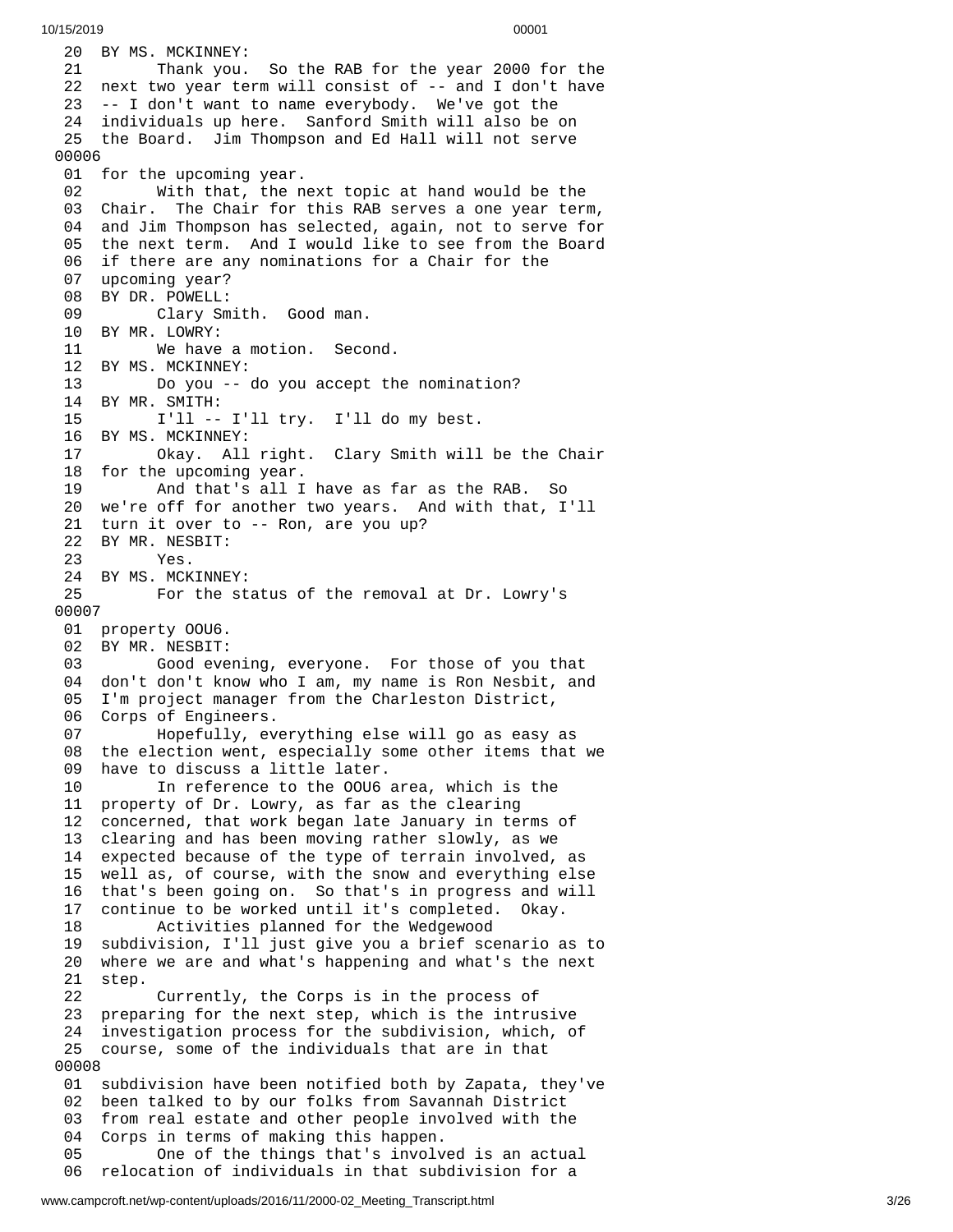0 7 short period of time during the actual work taking 08 place. 09 That's scheduled to begin, hopefully, between 10 late February to as early as early March. Once that 11 begins, we will continue with that process until we 1 2 have completed the entire subdivision area. 13 At this point in time, we suspect that it should 14 not take no more than one to two days, thereby, per 1 5 property in terms of when an individual or groups of 16 individuals may have to be out of their home during 17 the process of the actual intrusion removal or 18 investigation. So keep in mind we're not looking at 19 everyone being moved out of the subdivision at the 20 same time. 21 Based upon the way the work plan is set up, 22 there will be groups of people, based upon the safety 23 factors involved, that will take groups and actually 24 relocate them during the time of the actual work 25 taking place. It does not mean 24 hours or all day 0 0 0 0 9 01 and all night that you will be out of your home. 02 Essentially, what we're looking at all the work taking 0 3 place during the daylight hours. Okay. 04 That's what's planned and where we are as far as 05 Wedgewood is concerned. 06 I would like to address one other issue before I 07 sit, and that is, we've had some concerns, some 08 questions about some concerns of some past questions 09 that have been brought to the RAB in terms of 10 questions of ammunition, bunkers, tanks, and so on. 11 Yes, sir. 12 BY MR. HOLT: 13 Yeah, I'm Ed Holt. I'm a resident of Wedgewo o d. 14 Before we go too far, --- 15 BY MR. NESBIT: 16 Yes. 17 BY MR. HOLT: 18 --- are you saying the people that you're going 19 to have to do an intrusion on their property have 20 already been notified? 21 BY MR. NESBIT:<br>22 No. No. 23 BY MR. HOLT: 24 Or are we still waiting? 25 BY MR. NESBIT: 00010 01 They have been notified that it's going to 02 happen. The actual date and time frame when it will 03 happen, they have not been given that information, 04 yet, but they will be given that information in enough 05 time so that they can make arrangements. 06 BY MR. HOLT: 07 Okay. 08 BY MR. NESBIT: 09 As I was saying, there have been questions about 10 some earlier items brought forward for action to be 11 taken by the Corps in terms of ammunition, bunkers, 12 tanks, rifles and so on, and at date felt that no action actually had been taken. 14 The position has been in the past and still is 15 that we cannot respond to questions of this type 16 without having the question brought forward officially 17 in a formal process in terms of in writing with some 18 factual information documenting, such as name of 19 people, persons involved, telephone numbers, so that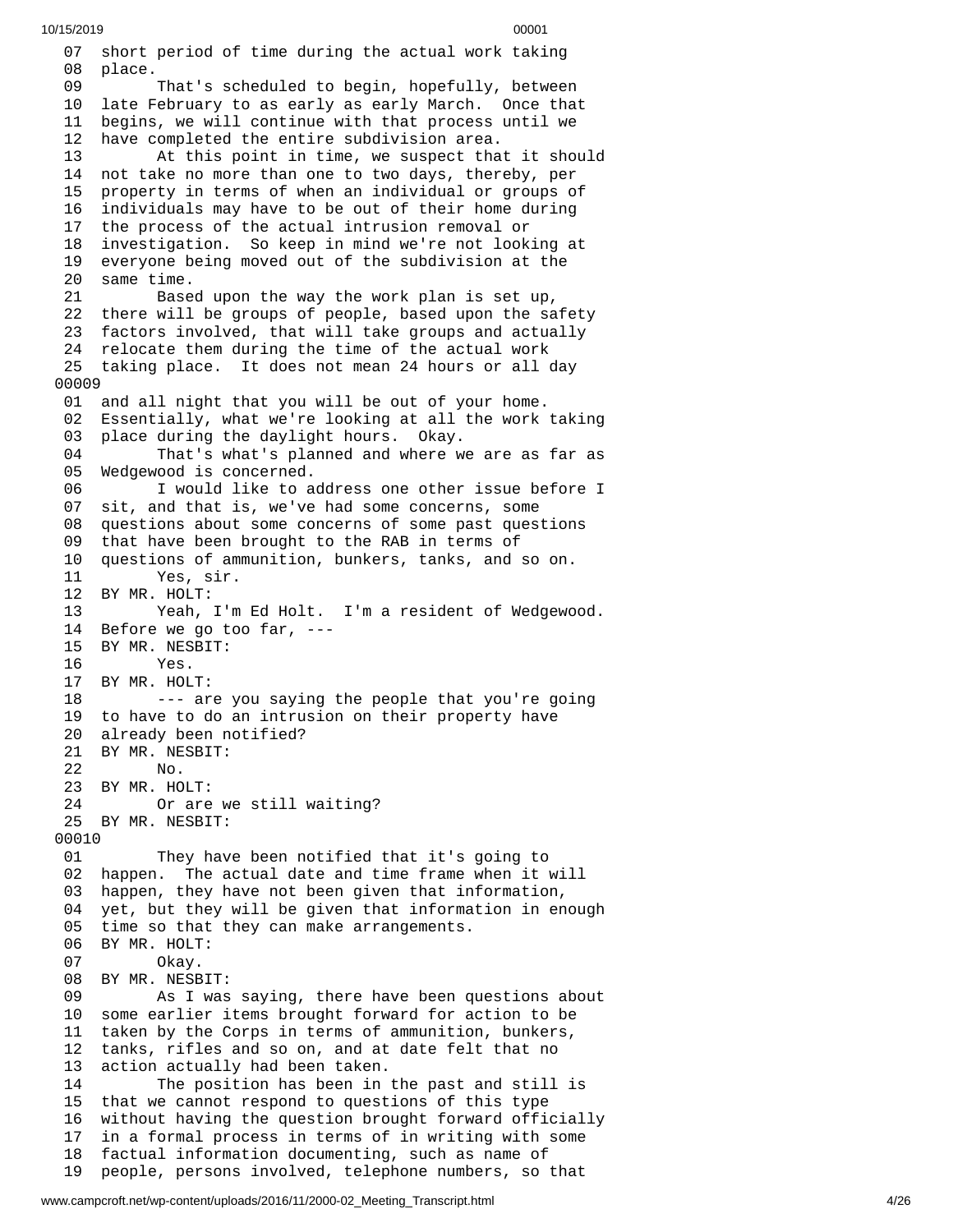20 we can, in fact, do an investigation, if necessary, 21 and compare it to what we may have already done to 22 determine whether or not we may have already taken 23 care of the situation previously or in the process of 24 doing so at that time. 25 So, there have b e e n a n u m b e r o f i t e m s b r o u g h t 00011 01 forward earlier on, and repeatedly it's been asked 02 that if you've got these questions, got these 03 situations that you know about, bring them forward and 0 4 we'll look at them and make a determination of what 05 needs to be done or how it can be done. 06 Nothing has been ruled out, but that's the 07 process that we're forced to function under, and 08 that's the function -- I mean, that's the process that 09 we have to go by. 10 Two things important to keep in mind: It's a 11 risk to public property and individuals that we're 12 concerned about. That's what this whole process of 13 clearing property is involved in, eliminating as much 14 risk to the public as possible. When you look at 15 bunkers, bunkers, typically, is not a risk to the 1 6 public. Rifles is not a risk to the public. 17 So I just want to make certain that everyone 18 understand the rules that we're governed by and what 19 we have to follow in terms of our investigation and 20 how and what we must have in hand before we can, in 21 fact, establish or begin an investigation. 22 So, unless someone has got something beyond what 23 we've had before ready to submit that will provide 24 names, maps, places, a location that we can identify, 25 and so on, we would like from this point and on --0 0 0 1 2 01 from this point on, if you have a question about the 02 previous, about something right now or something going 03 on further, we'll have to have that before we even 04 discuss it. Okay. 05 Yes, sir. 06 BY MR. LITTLEJOHN: 07 Ron, also, would you please make sure that your 08 card or Zapata's is available so that this information 09 can be transmitted at other times beside when we're 10 having a RAB meeting. It could be basically 11 transferred, transmitted or sent to you at anytime 12 during a normal business week. 13 BY MR. NESBIT: 14 Sure can. 15 BY MR. LITTLEJOHN: 16 It doesn't have to be held until we have one of 17 these meetings. 18 BY MR. NESBIT: 19 Agreed. 20 BY MR. LITTLEJO H N: 21 Okay. 22 BY MR. NESBIT: 23 Any other qu e s t i o n s ? 24 (NO RESPONSE) 25 BY MR. NESBIT: 00013 01 Thank yo u. 02 BY MS. MCKINNEY: 03 Clary, before we go on to new business, I just 04 want to make a comment, again, to follow up with Mr. 05 Holt. As far as the Wedgewood residents in 06 preparation for the activities that are scheduled to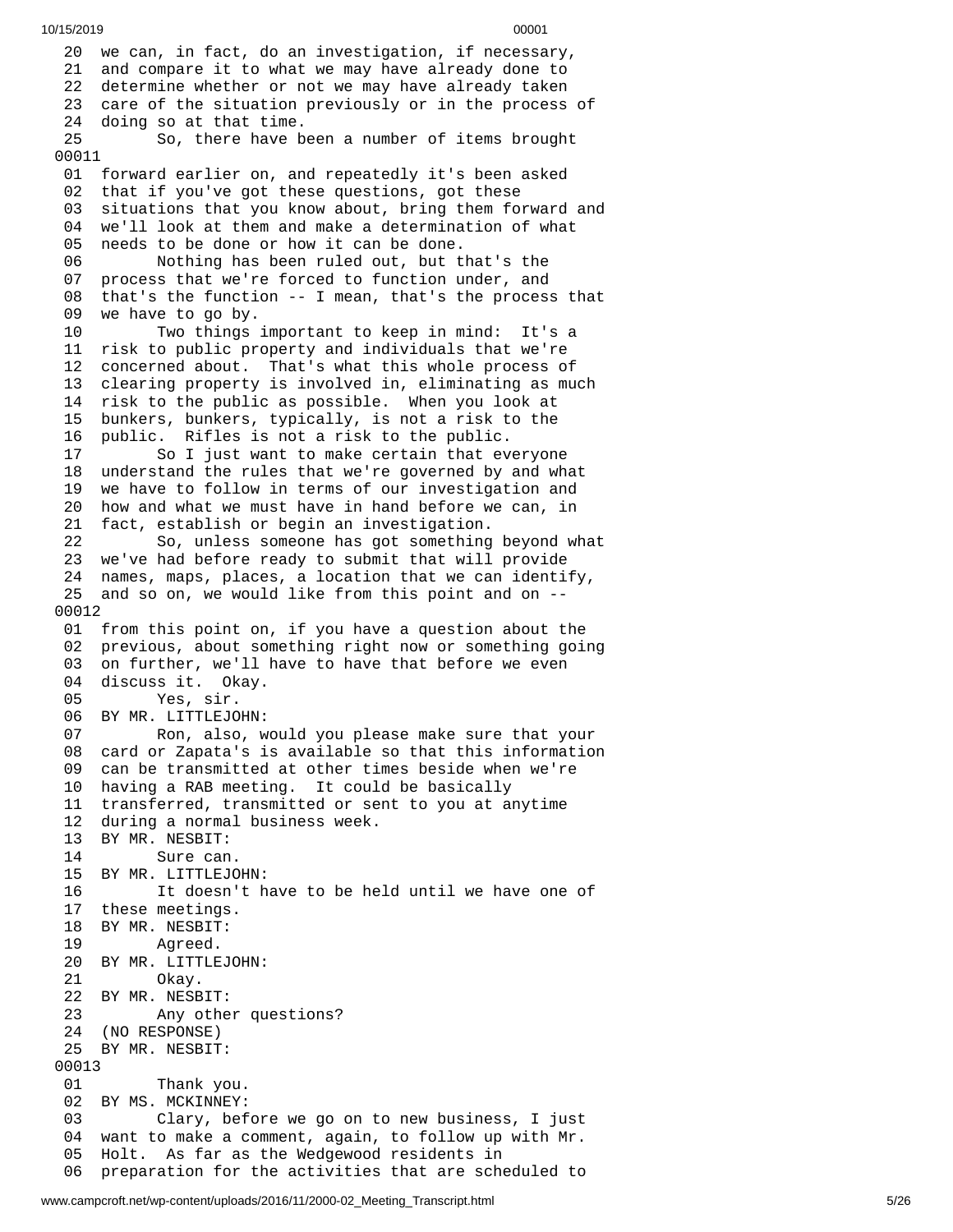07 commence the end of February, early March, we will be 08 in contact with each of the property owners with 09 adequate time either as a separate meeting or one on 10 one to make you aware of the schedule, the 1 accommodations and the logistics that will be in place 2 for you during that period of time. 13 So it's not going to be two days before someone 4 is going to be in your yard that you're going to be 5 told what the situation is. So we'll make sure 6 everyone is up to date on that. And as far as just genera l a v a i l a b i l i t y o f 8 information, everyone who is on our mailing list has 19 received a flyer for these meetings. In the event 20 that you're new to the meetings or not yet on our 1 mailing list, there is an 800 number that you can 22 contact Zapata Engineering anytime you have questions 23 or want to find out the status of a meeting or an 24 activity, and that number, toll free, is 888-242-8862. Again, 888-242-8862. And we also have a web site. There's a web site available through the Corps of Engineers. It was brought to our attention it hasn't been as current as it probably needs to be, but the Zapata Engineering web site has a link to a Camp Croft web site where we keep the schedule posted, and you can access that www.zap -- z-a-p-e-n-g.com. Right? Zapeng.com. And, 08 I think if you put a back slash Camp underscore Croft,<br>09 it will get you to our specific site on Croft. If it will get you to our specific site on Croft. If not, I think within the Zapata Engineering site, if you link on environmental projects, you can get to the Croft page that way. So we're trying to make as available as possible information to be apprised of the current and future projects; and, again, don't hesitate to call the 800 number. And if I don't know an answer, I'll do my best to get that answer for you. And, Clary, if you want, I'll just open it up to any --- BY MR. SMITH: Okay. BY MS. MCKINNEY: --- new business from the RAB. BY MR. SMITH: Do we have any new business from any of our RAB members? Gary. BY MR. HAYES: I was just wanting to ask is there going to be 100 percent participation in Wedgewood as far as clearance? BY MS. MCKINNEY: I believe, Karl, do you want to address that? BY MR. BLANKINSHIP: Yes. At this time, we've got three properties in Wedgewood that we don't have rights of entries for. So, without those, we can't do anything on those three individual properties. 14 BY MR. HAYES:<br>15 Will yo Will you be able to do any work on the  $--$  BY INDIVIDUAL IN AUDIENCE: Is that why you haven't --- BY MR. HAYES: --- properties next to theirs because ---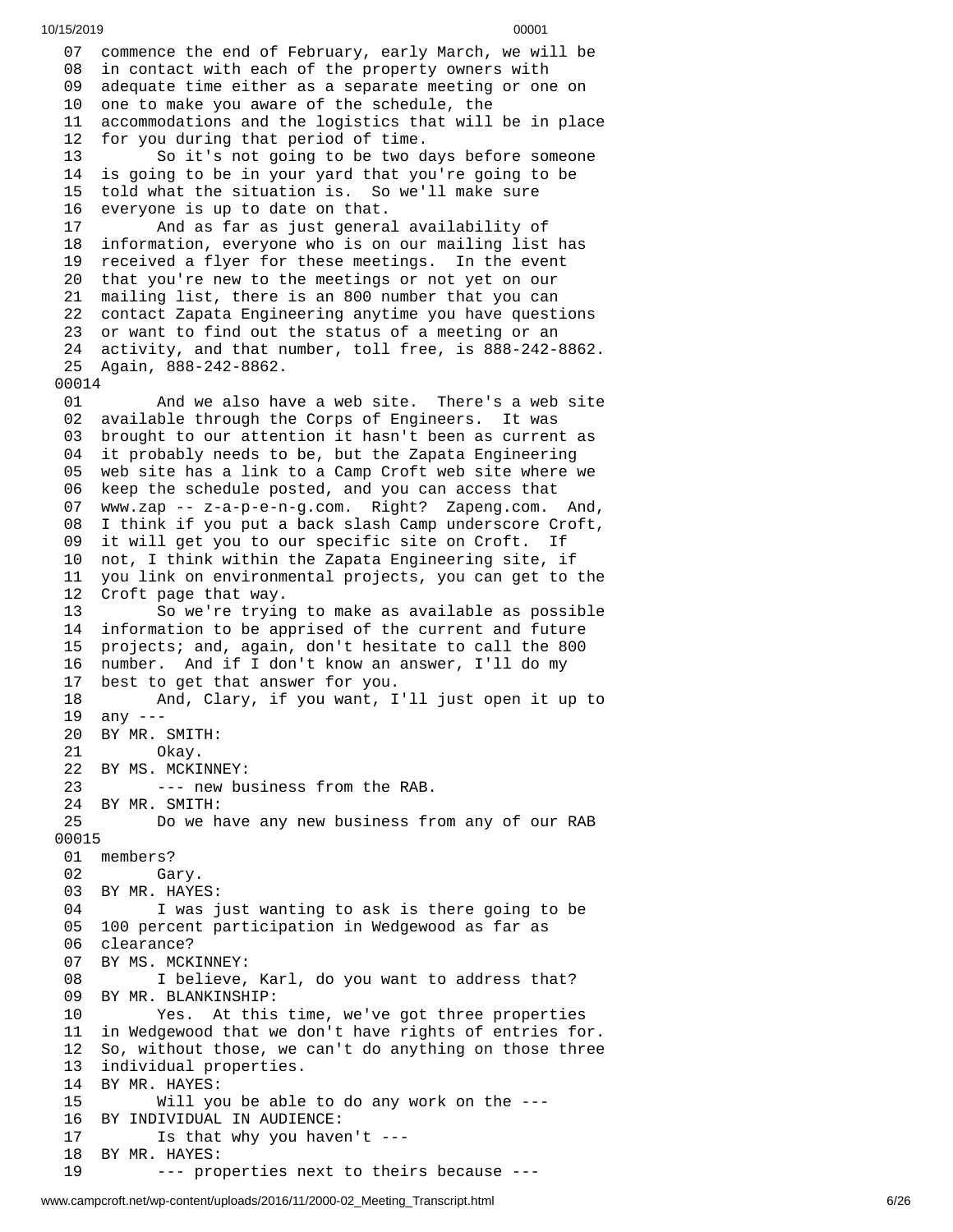20 BY INDIVIDUAL IN AUDIENCE: 21 Is that why you haven't gone on them? 22 BY MR. BLANKINSHIP: 23 Yes, sir. That's why we haven't gone in and 24 mapped them, Wedgewood. 25 BY INDIVIDUAL IN AUDIEN C E: 00016 01 I'll give you mine. 02 BY MR. BLANKINSHIP: 03 Oh, okay. All right. G o o d. S o n o w w e h a v e t w o 04 individual properties that we don't have rights of 05 entries. 06 BY MR. HAYES: 07 Are the y n e x t t o p r o p e r t i e s t h a t n e e d t o b e - - - 08 BY MR. BLANKINSHIP: 09 Yes, sir, they're essentially central to the 10 subdivision. 11 BY MR. HAYES:<br>12 So if t 12 So if these people don't want their -- I mean, 13 if the people next to them want their property 1 4 cleared, these people next to them would have to move 15 out during the daytime, right? 16 BY MR. BLANKINSHIP: 17 We -- we'll b e a s k i n g t h e m t o , y e s. 18 BY MR. HAYES: 19 Okay. 20 BY MR. BLANKINSHIP: 21 If we can't them to, there may be portions of 22 the property that we do have rights of entry for that 23 we can't clear because of the safety requirements. 24 BY MR. HAYES: 25 Yeah. Is that --- 0 0 0 1 7 01 BY MR. BLANKINSHIP: 02 That will delineate further ---03 BY MR. HAYES: 04 Is that a problem you all have solutions for 05 or ---06 BY MR. BLANKINSHIP: 07 No. No. If someone won't let us -- if they 08 don't want to sign a right of entry, you can't make 09 them as far as -- John, help me -- help me if I'm 1 0 w r o n g. 11 BY MR. HINELY: 12 Right now there's only one so far that has not 13 signed anything. The mail out that Zapata did 14 requesting the number of individuals in a home, 15 everybody mailed those in -- well, not everybody. 16 There's four that haven't mailed those in, but of 17 those four, only one of those is a person who has n o t 18 signed a right of entry. 19 So the other ones who haven't signed a right of 20 entries also, they did do the questionnaire that went 21 out asking how many people are in their home, any 22 animals, special needs. So they appear to be willing 23 to leave their home. They just didn't want to sign 24 the right of entry. 25 BY MR. HAYES: 00018 01 Okay. Well, t h a t's o n e t h i n g I w a n t e d t o 02 address is whether it would hinder somebody from 03 getting their land clear whether they would not move 04 out in the daytime. 05 BY MR. HINELY: 06 So far.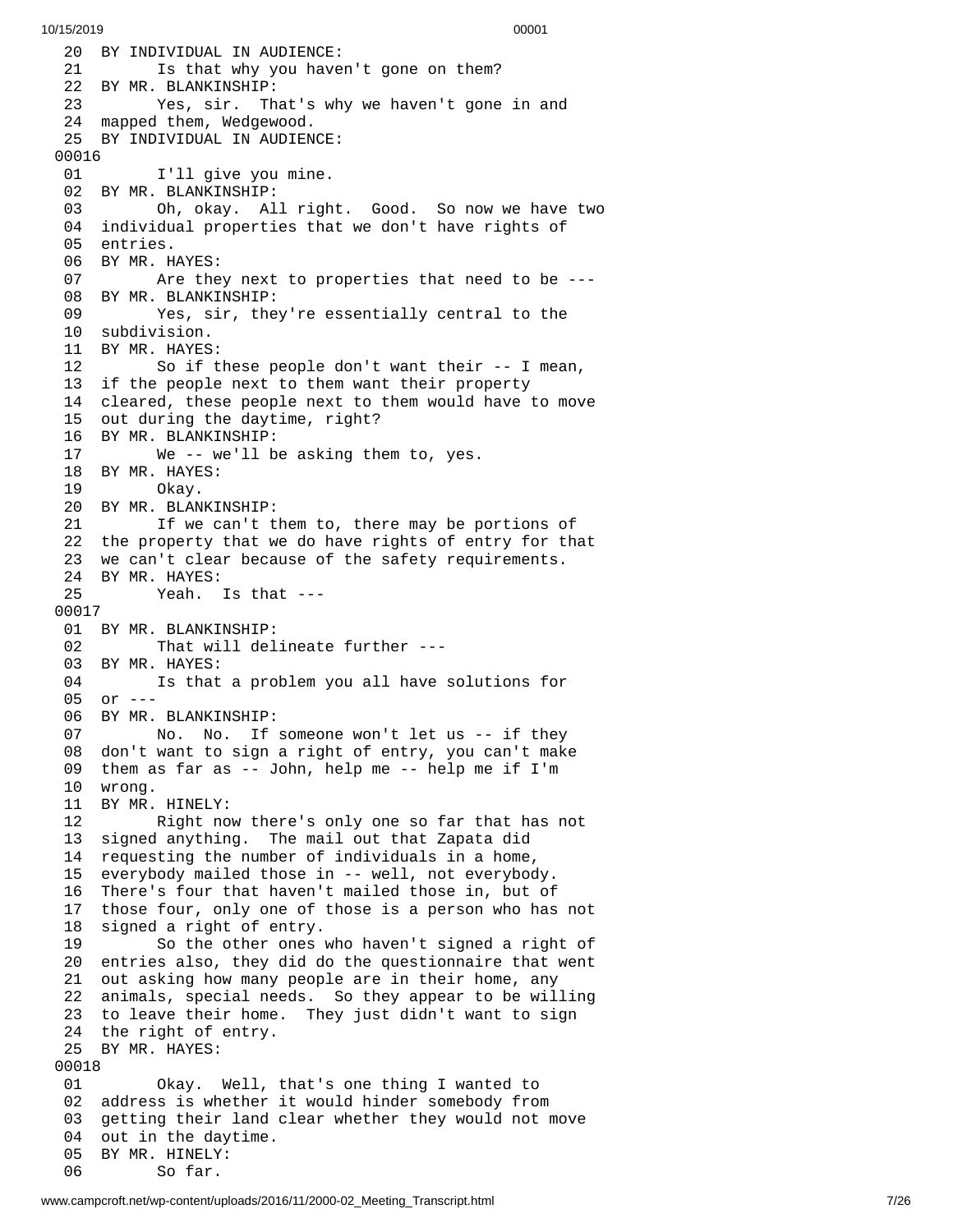07 BY MR. HAYES: 08 But they have agreed to move out. 09 BY MR. HINELY: 10 Yeah. Everybody -- there has been one -- one 11 address in there who has not responded to either 12 request, right of entry or the mail out for the number 13 of individuals in the home. 14 BY MR. NESBIT: 15 One thing I might men t i o n , J o h n a n d t h o s e w i l l 16 be making additional visits to visit those two 17 families again to try to still get their approval by 18 means of a right of entry; but if any member of the 19 Board might be willing to talk to them about the 20 rational of what we're doing and why, that will be --21 that will be appreciated as well. 22 BY MR. HAYES: 23 Or you can just work around t h e i r s c h e d u l e. I If 24 they wanted to work during the week, they can work 25 around their schedule. 00019 01 BY MR. NESBIT: 02 The only one -- let me be clear about one 03 important factor there. Rights of entry gives us the 04 authority to actually go on one's property to actually 05 do what we need to do, in other words, dig, whatever. 06 If they refuse to give us that authority or sign the 07 document giving us that authority, then we can't go o n 08 their property. 09 BY MR. HAYES: 10 Yeah. 11 BY MR. NESBIT: 12 And that's where Karl was relating to, if we're 13 involved with a safety factor, then we're going to 14 have to look at some type of special situation to try 15 to get as much accomplished within those criteria we 1 6 can on the property adjacent to it. 17 Okay. And that might not be a s e a s y a s i t 18 sounds. 19 BY MR. HAYES: 20 Yeah. 21 BY MR. NESBIT: 22 I just want everyone to be aware of that up 23 front, because, depending upon where it's located, 24 what the safety zones are, and if they're still -- and 25 if they'll be cooperative by leaving their homes, 0 0 0 2 0 01 that's fine; but if they don't be cooperative and do 02 so, then that could cause some delay and some other 03 problems associated. 04 BY MR. HAYES: 05 Monetary, too. 06 BY MR. NESBIT: 07 Yes. 08 BY MR. SMITH: 09 Suzy, let me ask a question. What's the status 10 of that property that you all cleared right below the 11 First Baptist ball field in that area. Right at 12 Carolina Country Club and West Croft or Croft Circle. 13 No. Across it -- no, excuse me. That would be Cedar 14 Springs Road. Cedar Springs. Excuse me. 15 BY MS. MCKINNEY: 16 It was 11 -- it was 11 each. Hang on just a 17 second. 18 BY MR. BLANKINSHIP: 19 That we -- we cleared the brush off of it and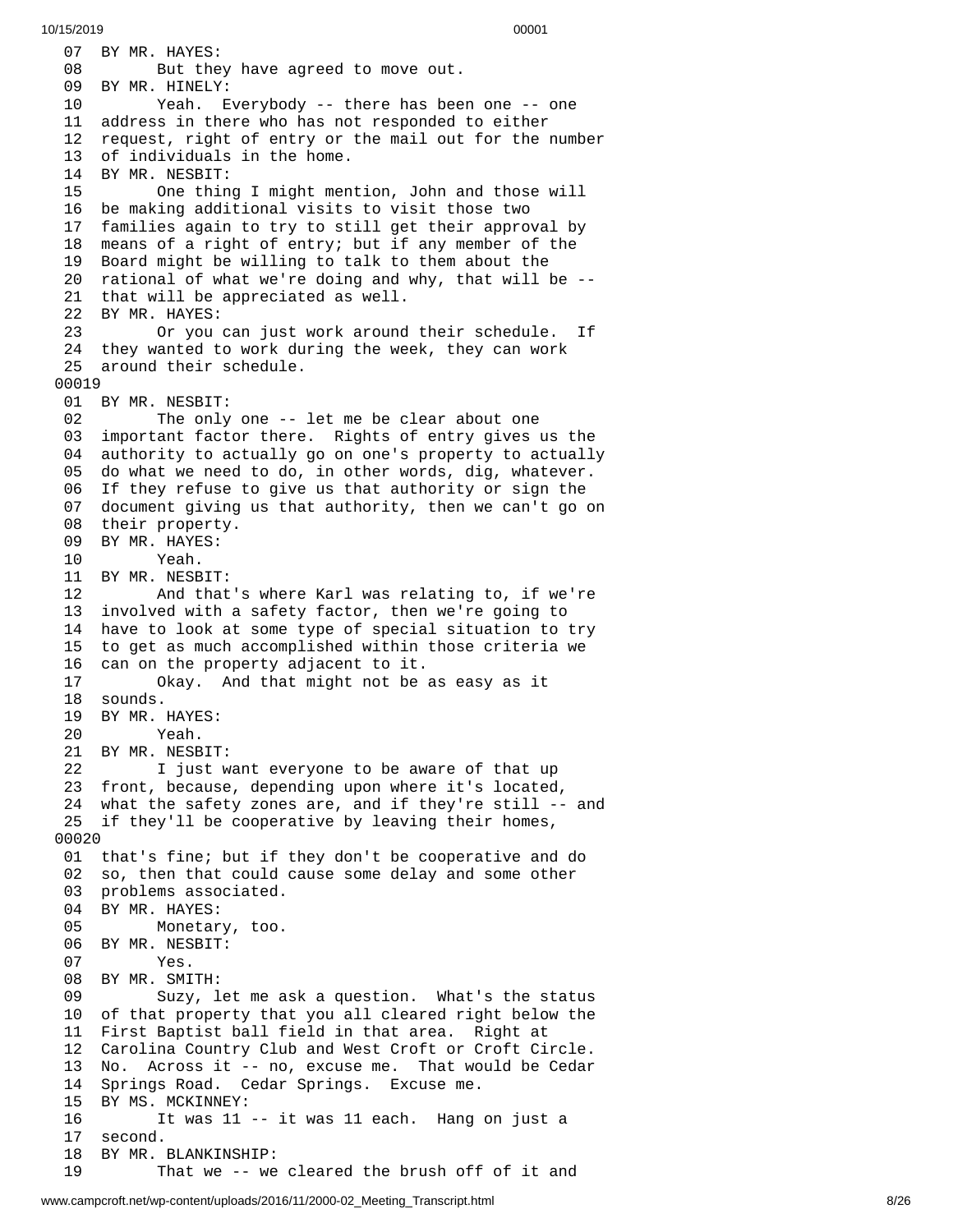10/15/2019 00001 20 mapped it. 21 BY MR. SMI T H: 22 Yeah. Y e a h. 23 BY MR. BLANKINSHIP: 24 But we won't -- we'll start intrusive work on it 25 after we finish Wedgewood. 00021 01 BY MR. SMITH: 02 Oh, okay. 03 BY MR. BLANKINSHIP: 04 But it is under contract to be cleared. 05 BY MR. SMITH: 06 Any others? 07 BY MS. MCKINNEY: 08 Mr. Stewart. 09 BY MR. STEWART: 10 Yes. I was wondering if certain information 11 cannot be passed on to the Board members previous --12 previous before the meeting. I think in order for the 13 Board to be more effective, we need on some occasions 14 to have a briefing with each other. Some of us hardly 1 5 know each other and some just aren't speaking. I'm 1 6 being very fair. I've been with you for two years. 17 But we can't have too much of a good 18 relationship unless we talk and dialogue over some 19 things, and I think most of the time that I know of , 20 because I've been here two years, and we only have an 21 input -- only hear about this at the meetings, so we 22 don't have a chance to sort of, in the way of 23 speaking, to kick those issues around and to get a 24 feeling of each other. 25 So if we're going to be effective as Board 0 0 0 2 2 01 members, I think we should get to know each other a 02 little better and dialogue with each other, and this 03 is my personal feeling. Now I want to be effective, 0 4 and I want to be of some help, but it's pretty hard 0 5 when, you know, everybody is doing their individual 06 thing. 07 So I was just wondering if some information 08 could be passed from time to time and feel that's very 0 9 important to the Board members, and we can make 1 0 arrangements to meet before the meetings and have a 11 dialogue on some of these issues. 12 BY MR. SMITH: 13 Any other Board members have any feeling on 1 4 t h a t ? 15 BY MS. WHEELER: 16 I think it would be a good idea if it can be 17 worked out. 18 BY DR. POWE L L: 19 I'd like to have a list of the Board members. 20 BY MS. MCKINNEY:<br>21 It should It should be in your notebook. 22 BY DR. POWELL: 23 Okay. The new one? 24 BY MS. MCKINNEY: 25 You should have it under -- yes, this past 0 0 0 2 3 01 Board, everyone is in there. 02 BY DR. POWELL: 03 Okay. 04 BY MS. MCKINNEY: 05 With addresses and pho n e n u m b e r s. W h a t I c a n d o 0 6 to help effect that is send an agenda between three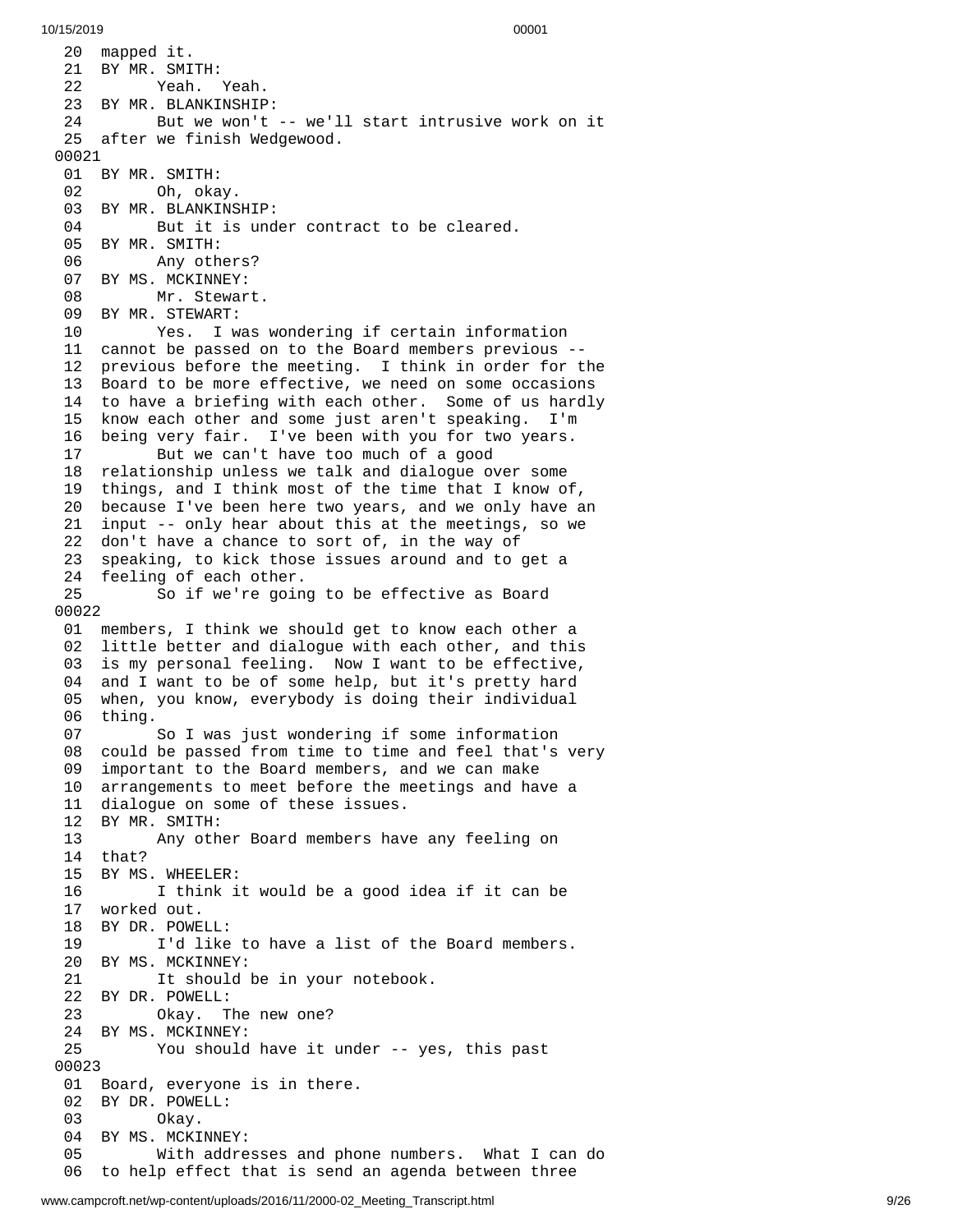07 and four weeks -- maybe three weeks ahead of the next 08 meeting. 09 BY MR. WILSON: 10 Or a cou p l e o f w e e k s. 11 BY MS. MCKINNEY: 12 And that way -- yeah, a c o u p l e o f w e e k s , a n d 13 that way you all will have an agenda, and if you need 1 4 my assistance to put a pre-meeting together -- what we 15 don't want to have, I don't think, is a separate RAB 16 meeting before our actual RAB meeting. If you all 17 take the liberty on your own to make phone calls and 18 discuss as you need ---19 BY MR. SMITH: 20 That will probably help us some. 21 BY MS. MCKINNEY: 22 So I'll make sure to get an agenda to you two to 23 three weeks prior. 24 BY MR. STEWART: Thank you. 00024 01 BY MS. MCKINNEY: 02 And then tha t w a y y o u'l l h a v e a l i s t o f t h e 03 topics to be discussed. 04 BY MR. WILSON: 05 These people that are wanting everybody to sign 06 their right of entry, now, you know, if any of us know 07 them, if you have their names or whatever, it might --08 possibly let one of us go and talk to them or anybody 09 together, just let us know when you're going or if you 10 want anyone to go with you. 11 BY MR. NESBIT: 12 We can make that info r m a t i o n a v a i l a b l e t o y o u. 13 In fact, John and those will be here tomorrow, and 14 before you leave tonight, we can let you know who th e 15 individuals are, and you might know the individuals. 16 I don't know. 17 BY MR. WILSON: 18 Also, if you've got a piece of property that y o u 19 have a right of entry on and you determine there is a 20 danger there and cannot do anything with it because 21 the neighbor that wouldn't let you enter on it, there 22 must be some way that some type of action can be 23 taken. 24 BY MR. NESBIT: 25 That's a difficult question you just asked. 00025 01 BY MR. SMITH: 02 That's legal. 03 BY MR. NESBIT: 04 We are, in fact, looking at different ways o f 05 dealing with those situations. In fact, we've 0 6 actually talked to our legal folks; and at this point 0 7 in time we haven't gotten any defined answer. The 0 8 answer, in general, has been that we can't force 0 9 anyone to give us right to their property. Okay. Bı u t 10 we will look into that a little further. 11 BY MR. SMITH: 12 Wedgewood, has it been gridded and already 13 surveyed -- surveyed, and now you've just got to go in 1 4 and pick up what's -- what you found? 15 BY MR. NESBIT: 16 Yes. 17 Yes. 18 BY MR. STRANGE: 19 Ronnie St r a n g e. I live in Wedgewood.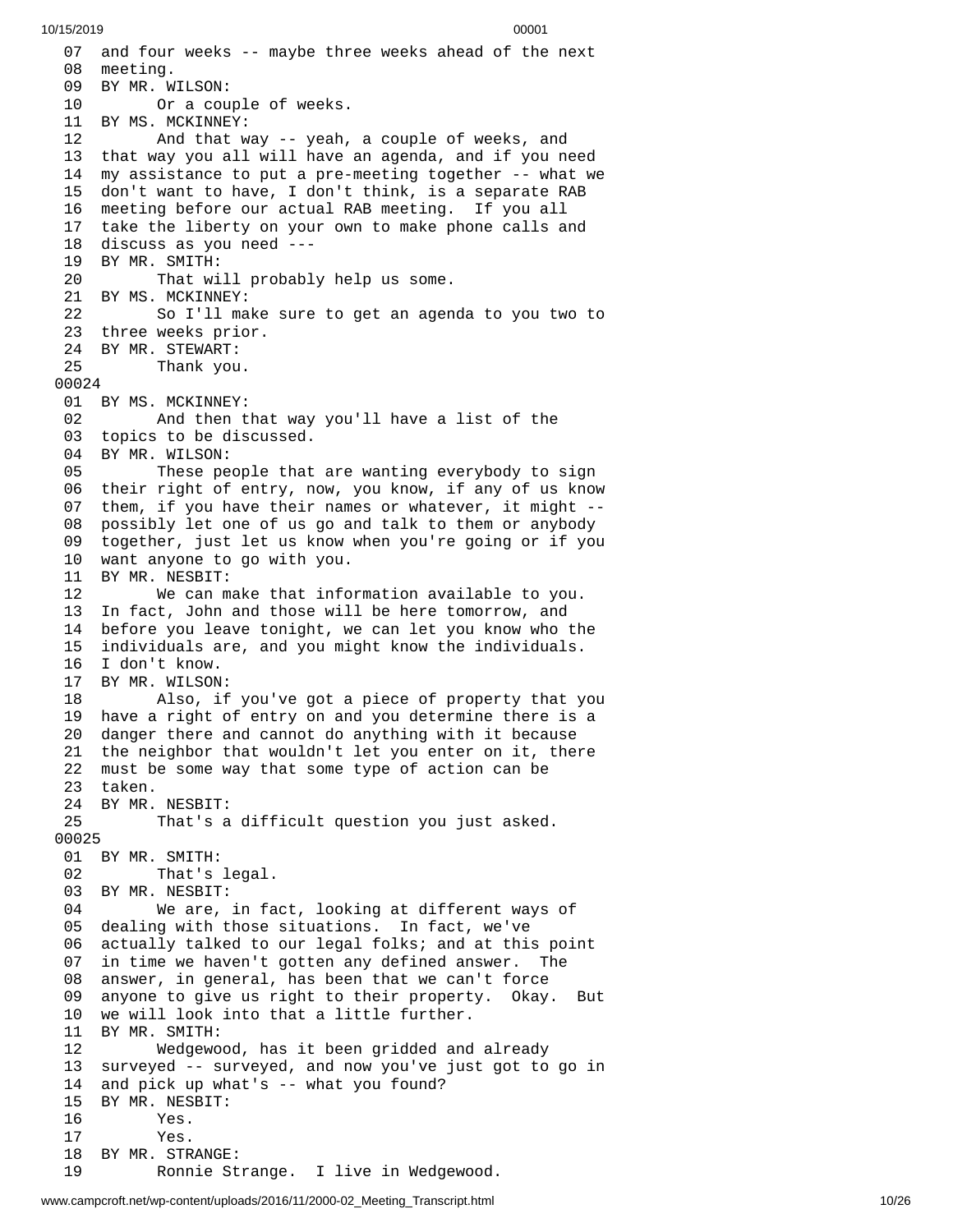20 BY MR. NESBIT: 21 Yes. 22 BY MR. STRANGE: 23 I'm just -- that really amazes me. Like in a 24 case if there was a hazardous waste situation on 25 private property, ---0 0 0 2 6 01 bY MR. NESBIT: 02 Uh-huh (affirmative response). 03 BY MR. STRANGE: 04 --- in that case they could be forced to allow 05 someone entry to clean up the property; is that 06 correct? 0 7 BY MR. NESBIT: 08 I'm not certain. You might could, but I don't 0 9 k n o w. 10 BY DR. L O W R Y: 11 You may have -- you may have hit on it, because 12 DHEC is in charge of ---13 BY MR. NESBIT: 14 Hazardou s w a s t e. 15 BY DR. LOWRY: --- human health. 17 BY MR. STRANGE: 18 Right. 19 BY DR. LOWRY: 20 Whereas the Corps m a y n o t b e a b l e t o d o i t , i f 21 you all complain to DHEC that the Corps has identified 22 something that could be dangerous to your health 23 living right next door, ---24 BY MR. STRANGE: 25 Right. 00027 01 BY DR. LOWRY: 02 --- then DHEC -- I'm just guessing, DHEC 0 3 probably could do something about that, and I think it 0 4 w o u l d b e - - - 05 BY MR. STRANGE: 06 OSHA -- w o u l d O S H A h a v e a n y t h i n g t o d o w i t h 07 that? 08 BY DR. LOWRY: 09 I don't think so. I think DHEC would. I think 10 it would be kind of selfish of a person not to leave 11 their home for four hours while your property is being 12 cleared of one item that might be too close to their 13 house or to safely go in. We could shame them into 14 it, if necessary, but I don't think that's the answer. 15 BY MR. STRANGE: 16 It just really amazes me. I mean, we've got 17 children in the neighborhood, and what's to keep them 18 from wandering, you know, just off the property and<br>19 into a potential hazardous situation? into a potential hazardous situation? 20 BY DR. LOWRY: 21 Well, I have the -- I'll give you my number. 22 I've got the general counsel of DHEC's number in my 23 office. My son used to be on it. You can ask them 24 about it. 25 BY MR. STRANGE: 00028 01 Okay. 02 BY MR. HAYES: 03 Is all the -- with the warm weather coming up, 04 is all the public access areas of Camp Croft, the 05 State Park, are all those cleared now? Is all that 06 ready for the camp to open now or is there not -- or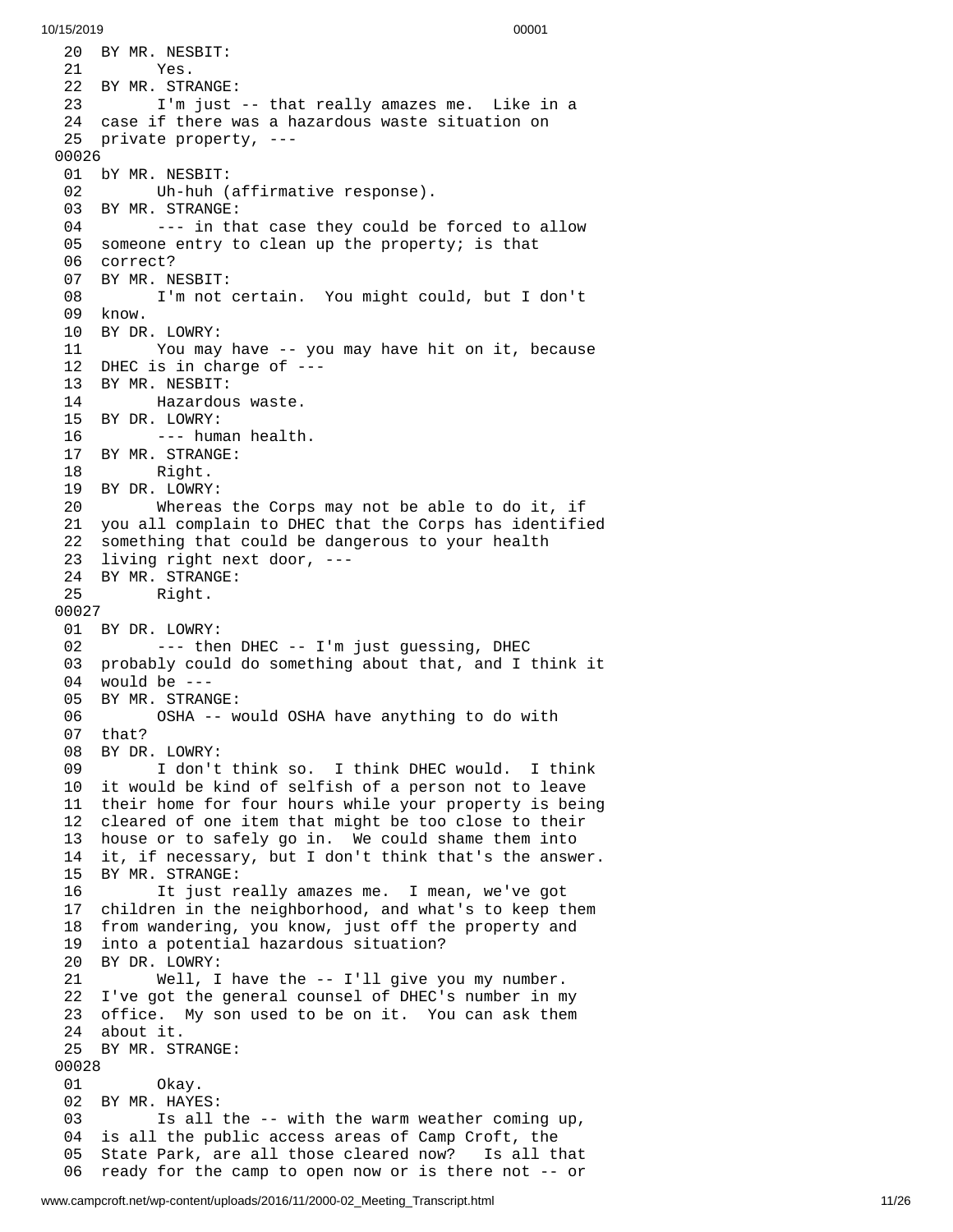07 is there some areas that have not been completely 08 cleared? 09 BY MR. NESBIT: 10 Correct me if I'm not wrong -- if I'm wrong, but 11 areas that we've identified based upon risk factors 1 2 involved and working with the park service and what 13 not, that which could be opened based upon what we 1 4 have done and based on the recommendations we have 1 5 given them, I believe they will have open. 16 Now, to tell you that all areas of t h e p a r k i s 1 7 available for use, no. 18 To tell you that all of the trails are 19 necessarily available for opening, I can't tell you 20 that. 21 The areas that we have actually done 22 investigation and so on are the only areas that we can 23 really speak of and the park service are in control of 2 4 t h a t. 25 BY MR. BLANKINSHIP: 00029 01 And to help a l i t t l e b i t , t h a t's t h e a r e a s t h a t 02 the park identified to us as the public use areas. We 03 cleared all those. There are some areas in the 04 outside of those areas off in the woods, but there are 05 no trails or anything to them. We still have work to 0 6 d o. 07 BY MR. NESBIT: 08 Right. 09 BY MR. HAYES: 10 But they're blocked off? 11 BY MR. BLANKINSHIP: 12 Excuse me? 13 BY MR. HAYES: 14 Or signs up? 15 BY MR. BLANKINSHIP: 16 There are supposed to be signs. I know they put 17 up quite a few signs. I'm not sure exactly how many 18 they put up, but most of the areas that we know of, we 19 have to go back to the variances. 20 BY DR. LOWRY: 21 Do we not have an agreement i n t h i s r o o m t h a t n o 22 one is to bring in ammunition into this room? 23 BY MR. MULLINAX: 24 I thought s o. 25 BY MR. ZIMMERMAN: 00030 01 Oh, we did. wasn't aware of that. 02 BY MS. MCKINNEY: 03 Well, there's a sign and we made --- 04 BY MR. LOWRY: 05 It was an agreement, and I appreciate you 0 6 getting it out of here. 07 BY MS. MCKINNEY: 08 May we ask you to p l e a s e t a k e t h a t b a c k t o 09 where ---10 BY MR. ZIMMERMAN: 11 Yeah. Well, it's not live. It's just ---12 BY MS. MCKINNEY: 13 That doesn't make any difference. 14 BY MR. ZIMMERMAN: Okay. Well, it is live. 16 BY MS. MCKINNEY: 17 We're in a public facility with p u b l i c i n v o l v e d. 18 BY MR. ZIMMERMAN: 19 I understand that. This was found four weeks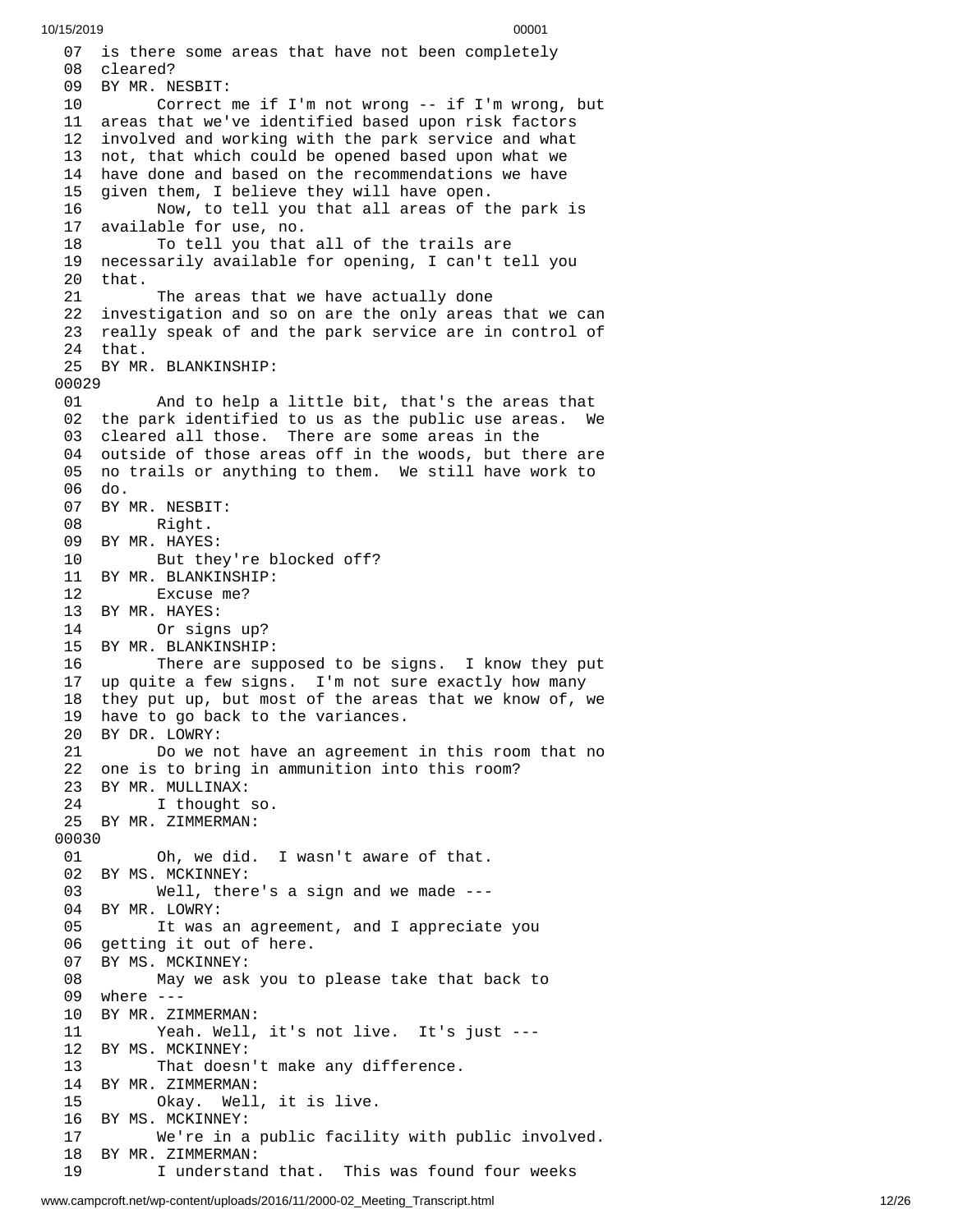20 ago right beside Edmund Holt's house. It was right 21 after Zapata ---22 BY MS. MCKINNEY: 23 I've asked you to please take that out, Mr. Zimmerman. BY MR. SMITH: Take it. BY MR. ZIMMERMAN: And it's .30 caliber, hundreds, thousands o f 04 them buried on that land. BY INDIVIDUAL IN AUDIENCE: (Inaudible). BY MR. ZIMMERMAN: Yeah, there is, too. BY MR. LITTLEJOHN: As a matter of fact, w h y d o n't w e g o a h e a d 11 notify the Sheriff's Department that we've got live 12 ammunition here. BY DR. LOWRY: Well, it's j u s t - - - 15 BY MR. ZIMMERMAN: Well, they k n o w a b o u t i t. I s h o w e d i t t o t h e m. BY MR. LOWRY: But, I mean, we've got an agreement that nobody would bring --- BY MR. ZIMMERMAN: I didn't know. I wasn't aware of that. BY DR. LOWRY: That's why I didn't bring any mortars or no 105s. (MR. ZIMMERMAN EXITS BUILDING) 0 0 3 2 01 BY MS. MCKINNEY: Yes, ma'am. BY MS. STEWART: 04 I have a question I'd like to address. BY MS. MCKINNEY: 06 May we have your name for the record, please? 07 BY MS. STEWART: 08 I'm Ms. Stewart. Ms. Stewart. 09 As far as this is the age of information right 10 now. Most of us do not have computers in our homes. I'm sure some of us do not. Those of us that have a computer or have access to a computer, can we go in, according to what you have stated, www.zap and so forth, --- BY MS. MCKINNEY: Yes, ma'am. BY MS. STEWART: --- and -- or have you sent all residents a letter saying that we should still not go into Croft State Park? I have never been to any area of Croft State Park, so I don't know anything about it, but have you sent out letters or some type of form of information that you're still working in the area; because, since this is the year 2000 right now we're into, what took place last year was last year. What -- or are you planning to do that so that 02 residents and people coming in to visit will know that 3 it's still dangerous? Or is there somebody there at 04 all times to direct them not to come in? 5 (MR. ZIMMERMAN RETURNS) 06 BY MS. MCKINNEY: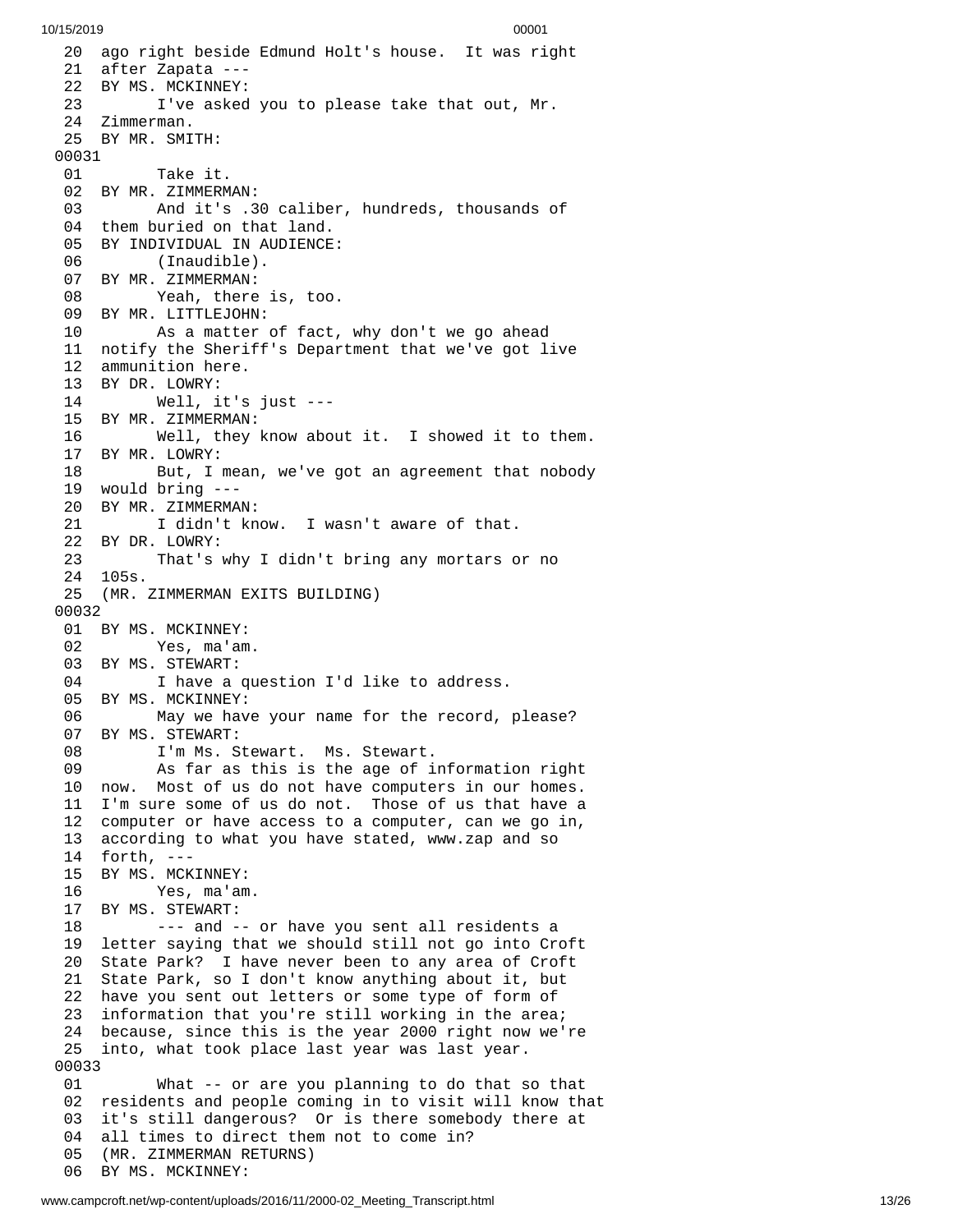0 7 Go ahead, Dr. Lowry. 08 BY DR. LOWRY: 09 I don't mean to keep the floor here, but I'm 1 0 getting hungry. 11 We as a RAB Board recommended to the people in 12 the state that all areas that were not safe be posted, 1 3 that signage be placed. And so on the horse trails, 1 4 15 feet off of the horse trails, there are supposed to 15 be signage. Any area that you're not supposed to go 1 6 into is supposed to have signage. There's a no dig 1 7 policy that is supposed to be printed on their flyers 1 8 and on the sign as you go in. 19 And you basically, if t h e y f o l l o w e d o u r 20 recommendations, shouldn't have any trouble finding 21 those signs. There are places in the park that have 22 been cleared that are safe. There are places that 23 have not been investigated, and, basically, we've 24 recommended that all those be off limits until they 25 were and signage should be posted. That's for anybody 0 0 0 3 4 01 coming in out of state or anything else. 02 BY MS. PORTER:<br>03 My name 03 My name is Louvenia Porter. Okay. Last year 04 you were in and out of Wedgewood all year, in and out 05 of the State Park all during the year. Why you don't 06 clean up one area before you jump to another area? 07 You're not concentrating on cleaning up this side 08 before you jump on this side. Finish up one thing 0 9 before you start another. 10 You've got a little bit of whatever all over the 11 place and haven't really got nothing done. You're 12 right back in the same spot you was in from last year. 13 The same spots. You're starting out with the same 14 spots you finished up with last year. 15 Camp Croft consists of more than three areas. 16 Camp Croft is a big place. So now if you stay in 17 these three areas for the year 2000, you never will 18 get the job done because you're staying in the same 19 spots all the time. Finish up one, then go to another 20 one. 21 BY MR. NESBIT: 22 Let me address that in two ways. One is we may 23 start in an area and go somewhere else and start in 24 another area and then come back to an area. That's 25 because you're dealing in terms of phases. We've got 0 0 0 3 5 01 different things that happen at different times at 02 different locations based upon the risk factor 03 involved. Okay. 04 We did an earlier on investigation in the area 05 where we're about to go at now. They had to analyze 0 6 the information that was gathered from the information 0 7 that they got from the equipment that they actually 0 8 took over the property. Once the analysis had been 0 9 determined what potentially is there, then you 10 schedule to go back for intrusion if, in fact, it's 11 felt that that's necessary. 12 BY MS. PORTER: 13 But --- 14 BY MR. NESBIT: 15 So you've got phases, plus it's associated with 16 the dollar amount of money that you have available, as 1 7 w e l l. 18 BY MS. PORTER: 19 But, just like he just did, they're finding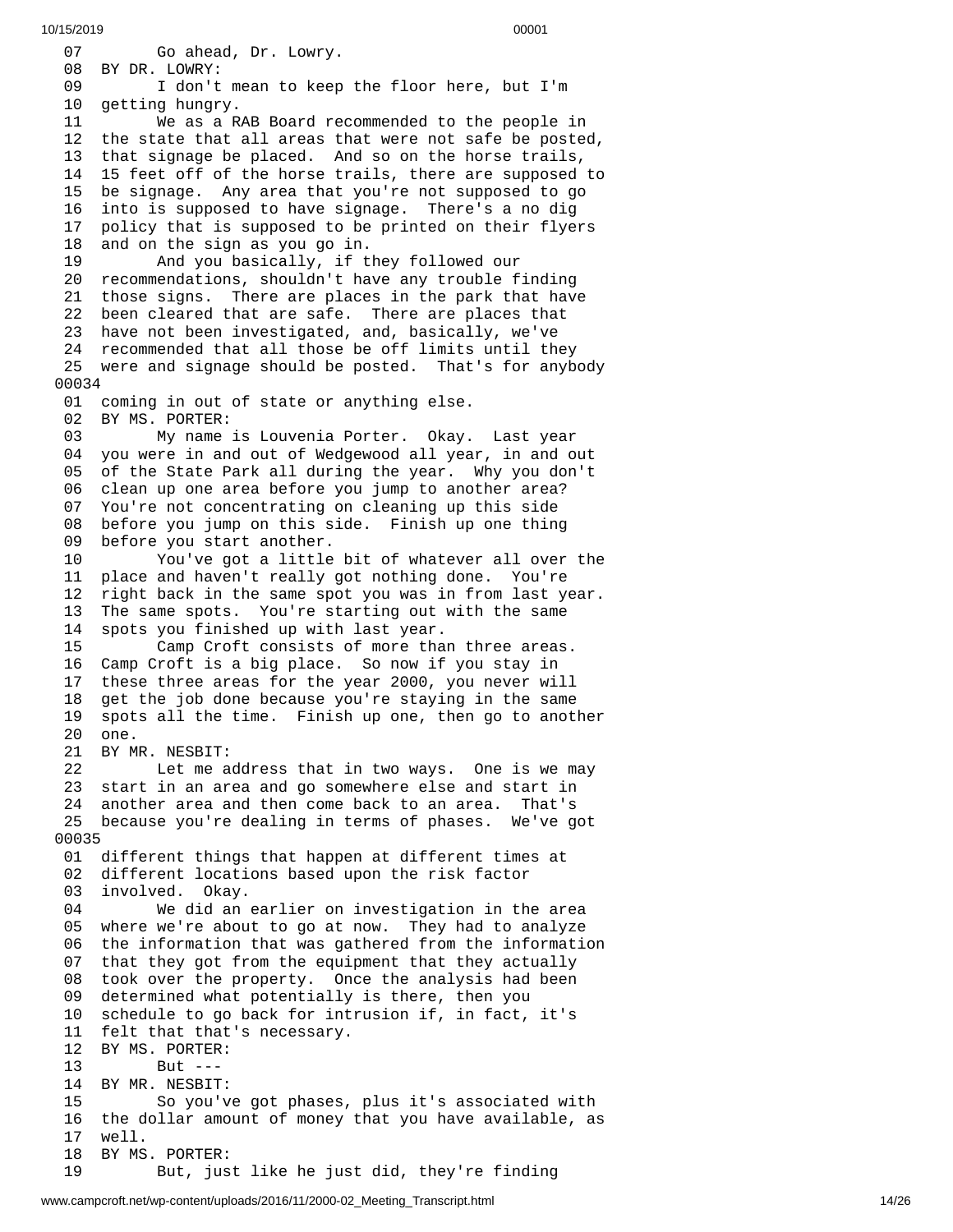20 stuff over the areas you've been over. You know, if 21 you -- if you can go back and find something and all 22 this money and all this time and effort been spent in 23 this particular yard, and this man can go out there 24 and pick up something and find hundreds of these 25 things still buried ever how deep, that means somebody 0 0 0 3 6 01 is not doing their job. I mean, all this is wasted 02 for nothing. 03 BY MR. LITTLEJOHN: 04 Are you -- y o u'r e t a l k i n g a b o u t W e d g e w o o d , 05 aren't you? 06 BY MS. PORTER: 07 I'm talking about any of the project. 08 BY MR. LITTLEJOHN: 09 But I think the ammunition that was just brought 10 in here was from Wedgewood. 11 BY MR. ZIMMERMAN: 12 Wedgewood Drive. 13 BY MR. LITTLEJOHN: 14 And you -- you haven't - - r i g h t. 15 BY MR. SMITH: They haven't done  $--$ 17 (SEVERAL BOARD MEMBERS COMMENT SAME) 18 BY MR. NESBIT: 19 Not Wedgewood. 20 BY MR. SMITH: 21 They just mapped it. Just gridded it. That's 22 all that's been done in Wedgewood. 23 BY MR. LITTLEJOHN: 24 All they've done is map wher e t h e y t h i n k t h i n g s 25 may be. They've not gone back and dug it and searched 0 0 0 3 7 01 it. 02 BY MR. NESBIT: 03 The actual process of a removal hasn't taken 04 place in that area, yet. That's what scheduled to 05 take place in the latter part of this month or early 06 next month. 07 BY MS. PORTER: 08 And then t h e n e x t t h r e e m o n t h s w h e n w e c o m e b a c k 09 to the meeting it will be the same thing. Note it. 10 Put it in your book, and I'll bet you see the same 11 thing. 12 BY MR. SMITH: Hope not. 14 BY MR. NESBIT: 15 I hope not in that area. 16 BY MS. PORTER: 17 I hope not either, but that's the way it's be e n 18 for the last five years, and I've been coming to all 19 the meetings. 20 BY MR. FULLER: 21 I'm Jim Fuller. I have a question. When they 22 mapped my area, they did not follow the lot boundary. 23 They were their own lines, so I've got a section that 24 has not been mapped. Will they map that by hand or 25 something or what will they do for that? 0 0 0 3 8 01 BY MR. NESBIT: 02 Hold on one second. 03 (OFF THE RECORD DISCUSSION AMONG INDIVIDUALS IN THE 04 AUDIENCE) 05 BY MR. FULLER: 06 Well, th a t's n o t m y q u e s t i o n , t h o u g h. M My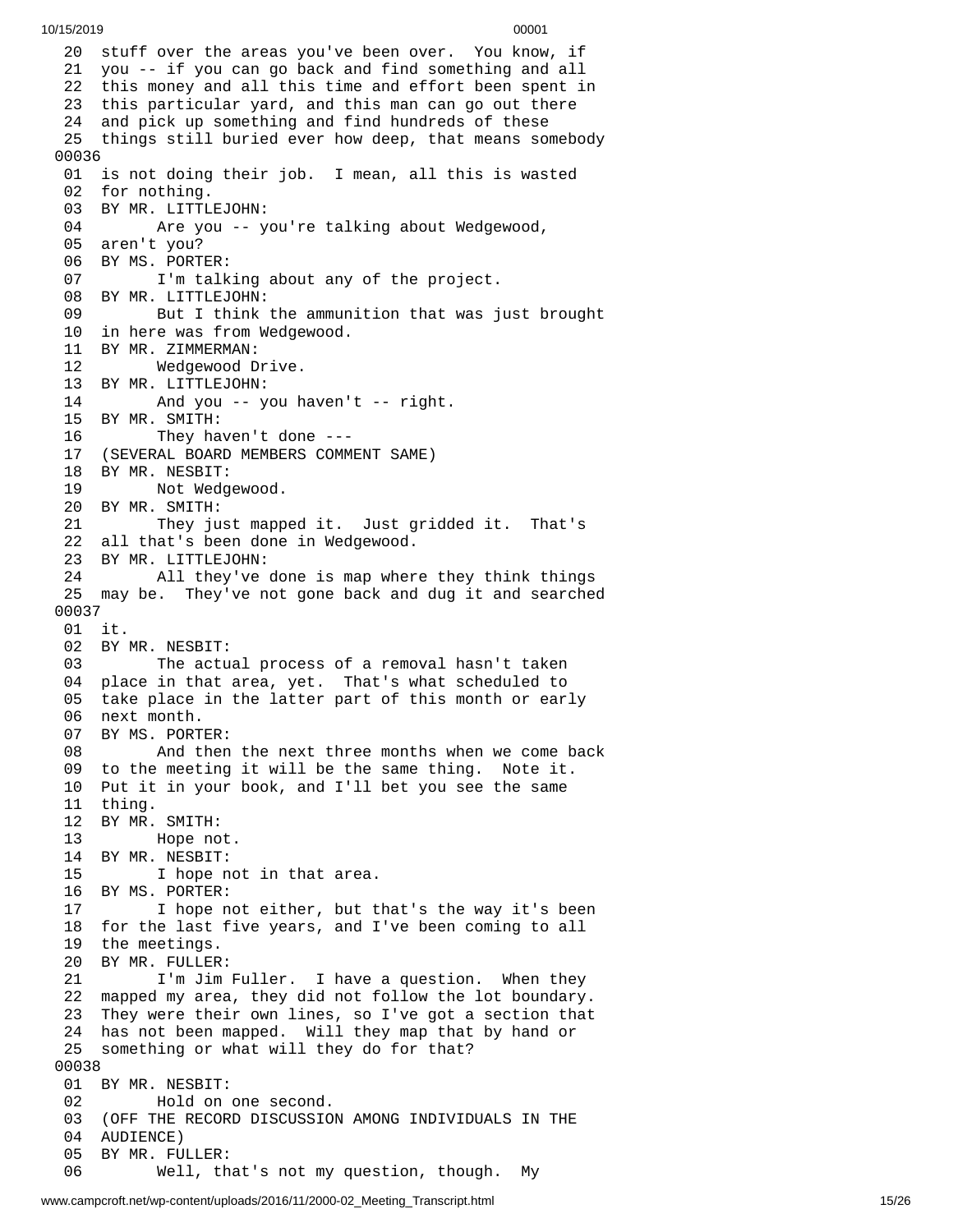07 question is will you get that or are you going to just 08 skip it? 09 BY MR. HINELY: 10 We have m a p p e d a l l o f y o u r a r e a o f a l l y o u r 11 property. 12 BY MR. FULLER: 13 All that's i n t h e b o u n d a r y ? 14 BY MR. HINELY: 15 Yes, sir. 16 BY MR. FULLER: 17 Of my pro p e r t y. O k a y. 18 BY MR. HINELY: 19 If I had a right of entry for your property, we 20 have mapped all that area. 21 BY MR. BLANKINSHIP: 22 And to answer it a l i t t l e b e t t e r , I h o p e , w e'l l 23 clear everything, no matter where their lines went or 24 what they mapped so far with certain pages. 25 Basically, we clear everything, so --- 0 0 0 3 9 01 BY MR. FULLER: 02 By hand. 03 BY MR. HINELY: 04 By hand. 05 BY MR. BLANKINSHIP: 06 Yes. Yes, si r. 07 BY MR. FULLER: 08 Okay. That was the answer I was looking for. 09 BY MR. SMITH: 10 Anyone else have any questions? 11 Yes, ma'am. 12 BY MS. MOLNAR: 13 I'm Abbie Molnar. I might be mistaken, but I 14 didn't catch the ad in the paper that there was a 15 meeting tonight. I did get my flyer in the mail. 16 BY MS. MCKINNEY: 17 Okay. 18 BY MS. MOLNAR:<br>19 Because 19 Because I've been here before, but is that th e 20 Corps of Engineers or the Corps supposed to make sure 21 that is advertised through the paper? 22 BY MS. MCKINNEY: 23 I send a press release to the paper. I do not 24 issue a paid advertisement for each meeting. If those 25 press releases are not being announced -- I get the 0 0 0 4 0 01 paper about a week after I have requested it to be run 02 -- I can go ahead and start having a paid 03 advertisement so that it will show up and it's 04 guaranteed. If ---05 BY MS. MOLNAR: 06 Like I said, I was just curious for people don't 07 know about it and are one of the ones that do have an 08 interest, they don't have any idea. 09 BY MS. MCKINNEY: 10 I think the papers tend to pick up when they 11 want to those press releases. What I can do for the 12 next several meetings is issue actually a paid 13 advertisement to make sure those individuals are 14 aware. Thank you. 15 BY MS. MOLNAR: 16 I do have one other thing. 17 BY MS. MCKINNEY: 18 Yes, ma'am. 19 BY MS. MOLNAR: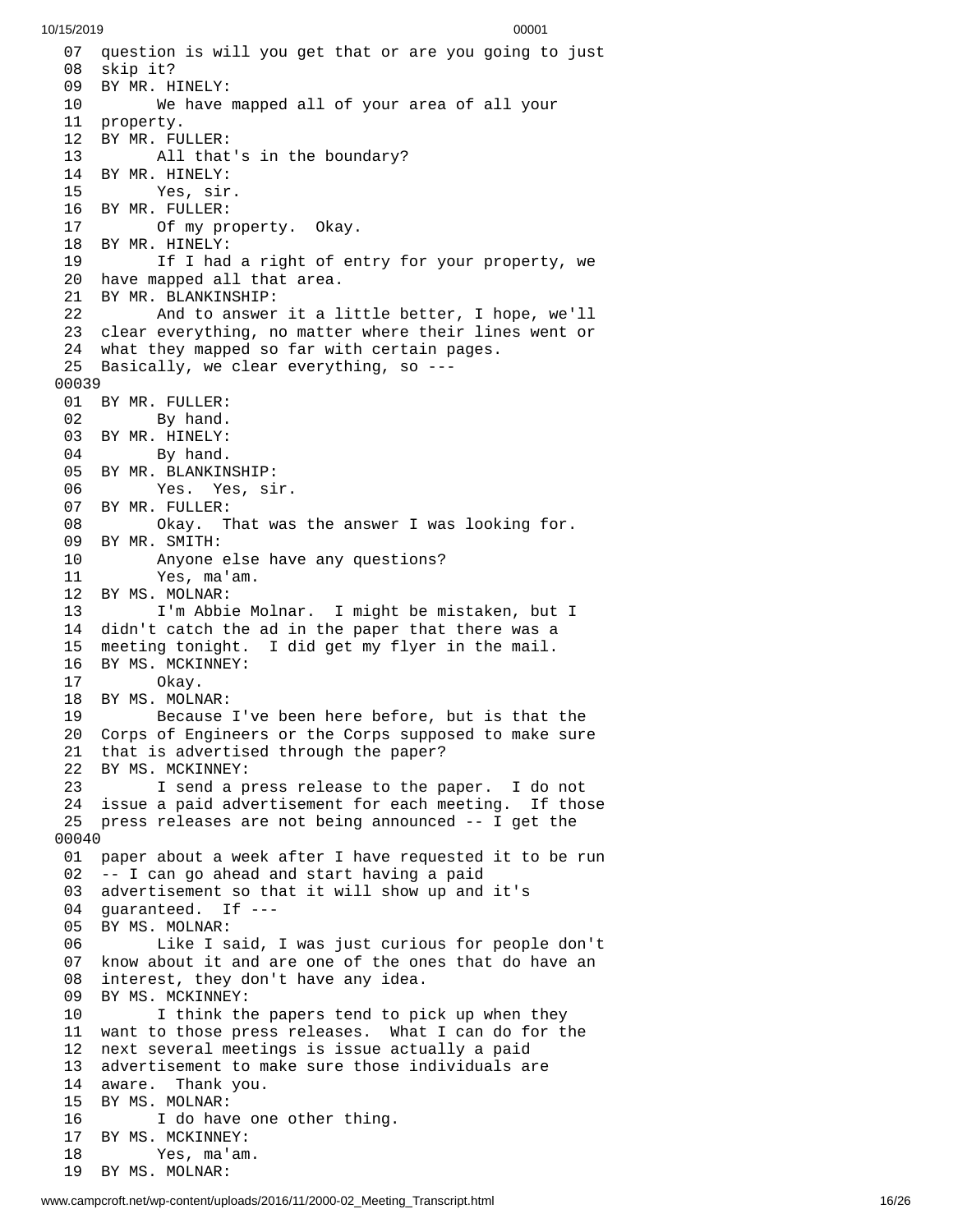2 0 Just one. There was a question brought up in 21 the meetings, and I ---22 BY THE COURT REPORTER: 23 Excuse me. I'm sorry. Everybody, I cannot hear 24 her. I'm sorry. 25 BY MS. SMITH: 00041 01 Speak a little louder. Stand up. 02 BY MS. MOLNAR: 03 There was a question in one of the other 04 meetings, and I know some of this stuff gets kind of 05 wild, but one of the questions was about the water and 06 the lakes out in Croft; and I wondered if any Board 0 7 members had any idea whether it had been checked, had 08 it been tested, was it safe? That was brought up to 09 the Board, and we never heard any replies on it. 10 BY MS. MCKINNEY: 11 Are you referring to the E-Coli incident? 12 BY MS. MOLNAR: 13 No, it was just one of the members of the p u b l i c 14 in the last meeting asked about the lake water. 15 BY MR. LITTLEJOHN: 16 Well, I think there were some wells in question 17 off of Henningston, and it seems like at the same time 18 there was some issues over there off Glendale and 19 White Stone Road, also, and I believe DHEC checked --20 checked those wells. They was a question of some 21 chemicals or whatever that night. It seems like DHEC 22 may have been involved in that. 23 BY MR. SMITH: 24 That would be up to the State Park to test that. 25 BY MS. MOLNAR: 00042 01 Is that not a concern of the Board? Is that not 02 something that --- 03 BY MR. SMITH: 04 We cannot force them. No, ma'am. We have --- 05 BY MS. MOLNAR:<br>06 No, I do No, I don't mean to force them, but, I mean, has 07 anybody looked into it? 08 BY MR. SMITH:<br>09 Yes. Yes. 10 BY MS. MOLNAR: 11 Has anybody checked and found out anything? 12 BY MR. GEORGE MULLINAX:<br>13 I talked to DHEC, I talked to DHEC, a DHEC man about it, and he's 14 tested wells; and he said the only way he can go in 15 there is get a request that there is something there, 16 and he will -- he will definitely check because I 17 talked to him after the last meeting. 18 BY MS. MOLNAR: 19 So does that have to be the state ask that since 20 the lakes are on state property? 21 BY DR. LOWRY: 22 I think the Department of Fish and Wildlife has 23 investigated it. 24 BY MR. MULLINAX: 25 Yes, and DHEC has -- has checked some wells. 00043 01 They said they checked some that they had complaints. 02 BY MS. MOLNAR: 03 Well, --- 04 BY MR. MULLINAX: 05 They didn't find anything. 06 BY MS. MOLNAR: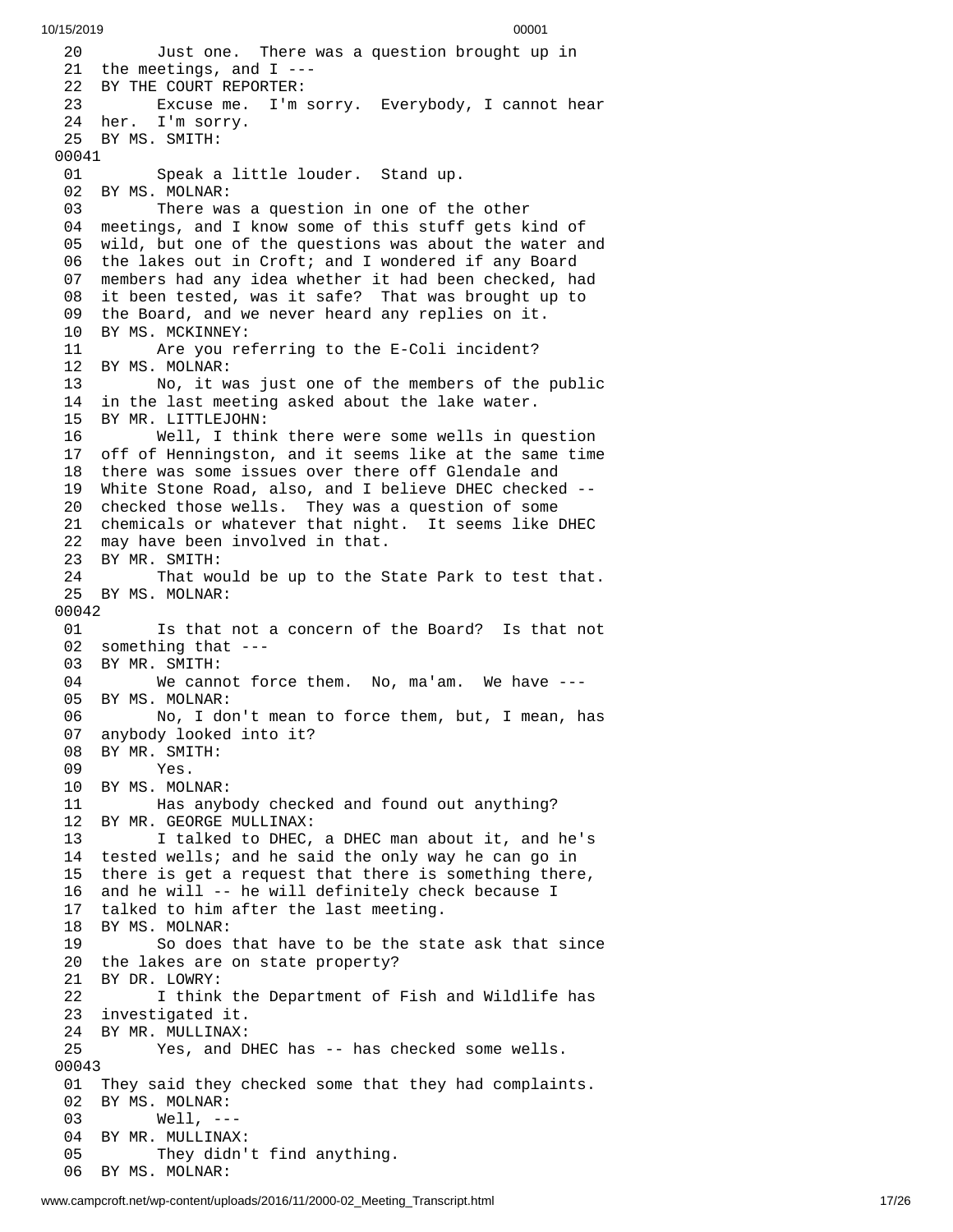0 7 --- this was in the actual two lakes that were 08 on the Croft property? 09 BY MR. MULLINAX: 10 Yes. Righ t. 11 BY MS. MCKINNEY: 12 And as a rem i n d e r , a g a i n , t h e R A B a n d t h e 1 3 process that we're involved with is ordnance and 14 explosives and unexploded ordnance. 15 So if those issues are more of a hazardous waste 16 type of nature, it might be beyond this forum. If 17 Fish and Wildlife Service has followed up and DHEC has 18 followed up, then that's in that agency's purview. 19 And what I can do for the next RAB meeting is make 20 some phone calls and see if I can't bring some of t h a t 21 to closure as far as who would be responsible and if 22 it is within the realm of this group or a separate 23 entity, and I will follow up on that 24 BY DR. LOWRY: 25 Could you also ask them what they have done to 0 0 0 4 4 01 date, if anything? 02 BY MS. MCKINNEY: 03 Okay. Oka y. I w i l l a l s o a s k. O k a y. 04 BY MR. SMITH: 05 Any other questions? Any --- 06 BY MS. SPARKS: 07 I have a question. My name is Mary Sparks, and 08 it refers to what you said about the Board giving 09 advice about these notices being put up. Is there any 10 part of this Board or any entity that goes back to see 11 if that's been done? And if not, is there any 12 recourse to ensure that that's done, because that 13 seems like a very important public safety issue to me? 1 4 B Y D R. L O W R Y: 15 One of the people that used to be on this Board 16 is Gerard Perry, who is the chief park ranger. 17 BY MS. MCKINNEY: 18 He is still on the Board. 19 BY DR. LOWRY: 20 He still is. 21 BY MR. MULLINAX: 22 He's still on it. 23 BY DR. LOWRY: 24 He informed us that these signs have bee n p u t 25 up. I have not personally been out there. 00045 01 BY MR. MULLINAX: 02 Well, they fenced in an area, too, Dr. Lowry. 03 BY DR. LOWRY: 04 And they fenced in that 40 acres in that --- 05 BY MR. MULLINAX: 06 Right. 07 BY DR. LOWRY: 08 --- first area. I don't think we have any legal 09 authority to require them to do that. I think they 10 would be ill advised not to take the advice as such 11 has been published in the paper and so forth. 12 BY MR. NESBIT: 13 And from the Corps during some of our s i t e 14 visits and what not, we have encountered the signs 15 being posted, the fence, in particular, since it's 1 6 been put up and so on, so they are or have been 1 7 putting signs up. 18 BY MR. SMITH: 19 If I'm not mistaken, he -- Gary brought them.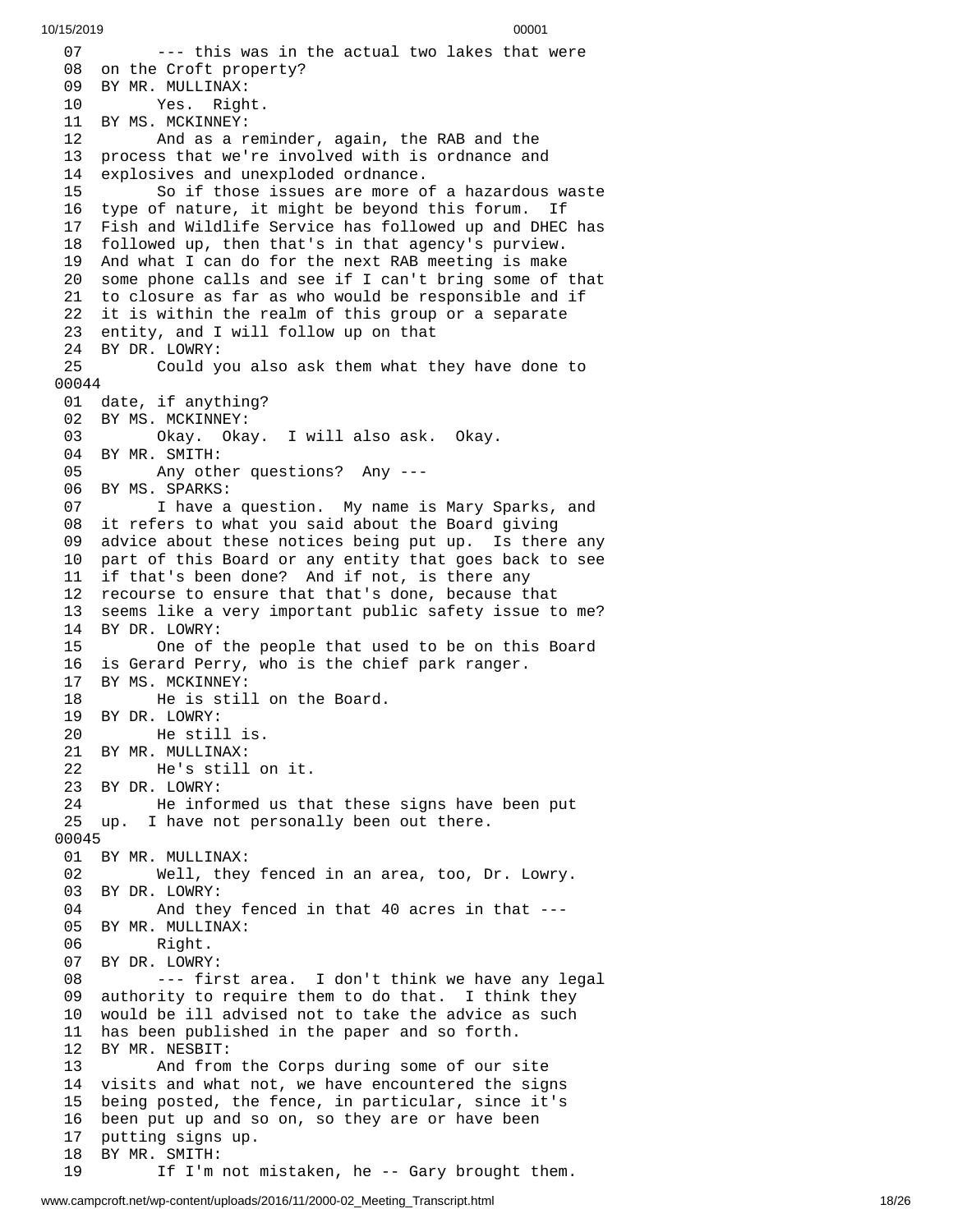20 BY DR. LOWRY: 21 He brought us a sample of a sign. BY MR. SMITH: Right. Right. BY DR. LOWRY: But I don't know whether they wer e p o s t e d. BY MR. SMITH: 02 Yeah, I'm not sure where he put them. I knew he 03 brought a sample of what they were supposed to post. BY DR. LOWRY: We made a specific recommendation as to what they would post. BY MR. SMITH: Right. Any other questions or comments? BY MS. PORTER: Well, this is -- this is -- this is Louvenia Porter, again. This is something pertaining to what I 13 just asked. 14 I know you all don't want to hear it but you 15 need to hear it, but right here it's saying, Mr. Bogan 16 said the activities scheduled for Area Three cleanup 7 would not occur in this Wedgewood area until February. All the work in this area was scheduled to begin in August, and then would be sent to the landowners clarifying the schedule. The following report should be completed by next May, and this was in '96, and this is 2000. 23 BY MS. MCKINNEY:<br>24 I'll inter I'll interject briefly. Wedgewood was investigated specifically for some hand grenade 0 0 4 7 01 incidents. A supplemental archive search and 02 additional review was conducted that indicated that 03 there was still a risk in the area, and that is what 04 has rerouted funding and activities now back to 05 further investigate the residences and -- which will 06 be to the intrusive investigation as a populated area. There is no -- if there's additional information that comes forth to indicate there's still a risk, then that is what has driven the process to be back in Wedgewood. So it was investigated. You are correct, and additional information subsequent to that became available that there was still a risk. BY MS. PORTER: But from '96 to 2000? BY MR. ZIMMERMAN: I -- I was about to ask, four years it's been going on? BY MS. PORTER: Yeah. Yeah. (SEVERAL BOARD MEMBERS SAY, "NO.") BY MS. MCKINNEY: We have also cleaned up OOU7. We have also cleaned up --- BY MS. PORTER: But this has been on here again? This situation, right? BY DR. LOWRY: No. No. BY MS. MCKINNEY: It has not been continual.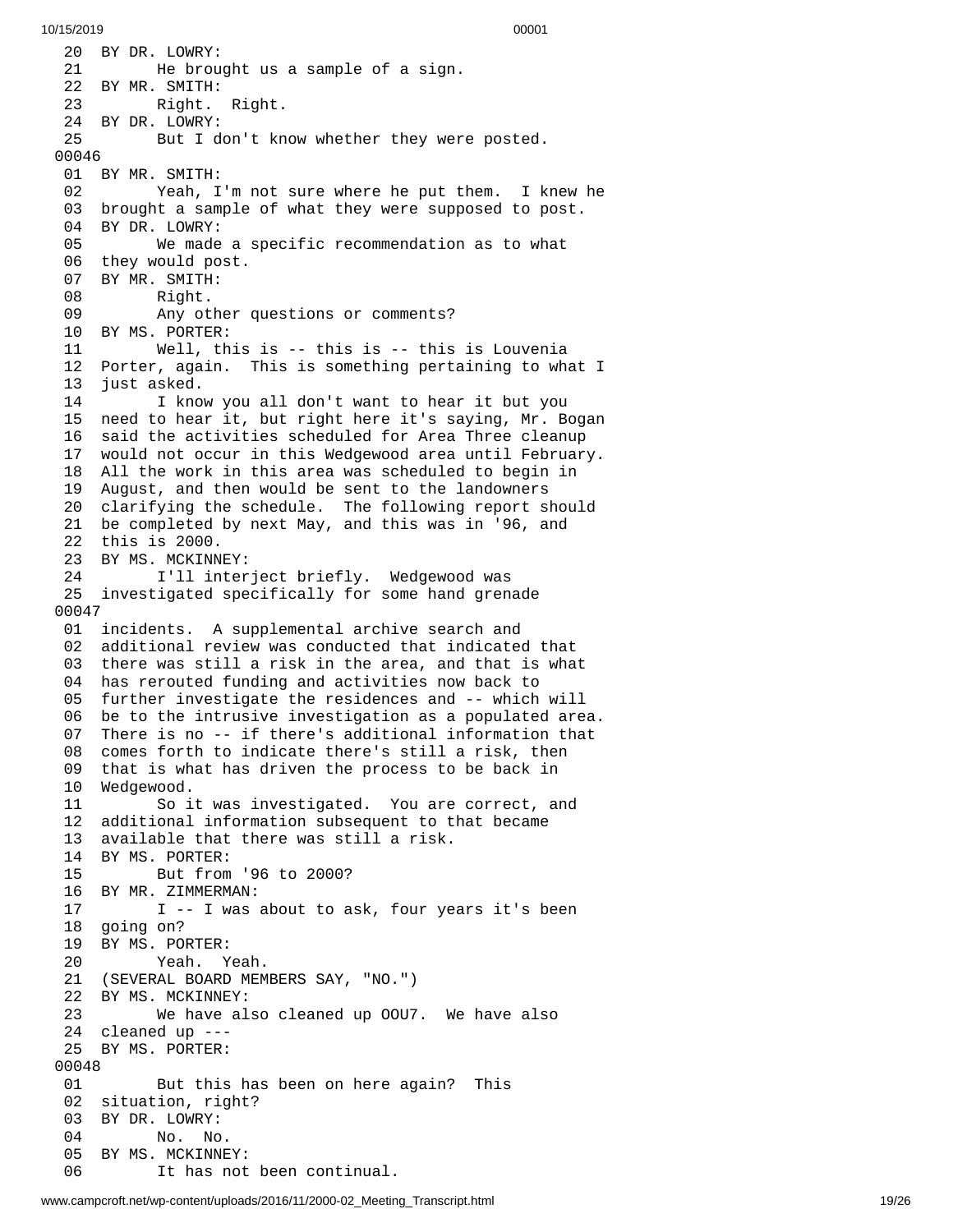07 BY MS. PORTER: Well, wh a t I'm s a y i n g i s y o u a l l h a v e t i p t o e d 09 around this area from '96 until now. BY MS. MCKINNEY: Well, let me refer to Karl. BY MR. BLANKINSHIP: Can I help a little bit? BY MS. PORTER: Somebody needs to. BY MR. BLANKINSHIP: 17 Five years we've been in here working. We've 18 cleared hundreds of acres. We finished them. We're 19 done. We've cleared several areas in Wedgewood. 20 We're finished with those. They're clear, but after 21 we cleared them, we determined there were other areas, 22 not only in Wedgewood, but in the park and outside the 23 park that needed to be cleared as well. But we've 24 been making very good progress on clearing the areas 25 that need to be cleared for the last five years. BY MR. ZIMMERMAN: Well, what are you clearing, and when did y o u d o 03 all of it? 04 BY MS. PORTER: Right he r e o n y o u r - - - 06 BY MR. BLANKINSHIP: You've got th e m. BY MS. PORTER: Right here. BY MR. BLANKINSHIP: They're on all t h e m a p s. BY MS. PORTER: Right here. BY MR. ZIMMERMAN: I've got copies of the m a p s. BY MR. BLANKINSHIP: And if you'll please go look i n y o u r r e c o r d s i n 18 the library, there's a removal report that tells 19 everything that's been cleared. BY MR. ZIMMERMAN: I read that thing. BY MS. PORTER: Yeah. Right here. 24 BY MR. BLANKINSHIP:<br>25 Well, it's in Well, it's in there and i n t h e p u b l i c r e c o r d s. BY MS. PORTER: Oh, he confiscated that he personally had pick e d 03 up a case of 81 millimeters mortar on Wedgewood Drive. Mr. Bogan said he would follow up with this individual and again emphasized that if anyone had any questions to come forward. Now --- BY MR. LITTLEJOHN: Suzy, if I remember correctly, there's also been some financial restraints during the year during the budgeting process that has restricted some of these activities as far as follow up and things like that, also? BY MS. MCKINNEY: And we've gone through this on several different occasions, including this evening, that there's budgets that drive how much you can do in a given year and there are phases and steps to these processes from initial site investigation to records review to geophysical mapping, collecting the data, to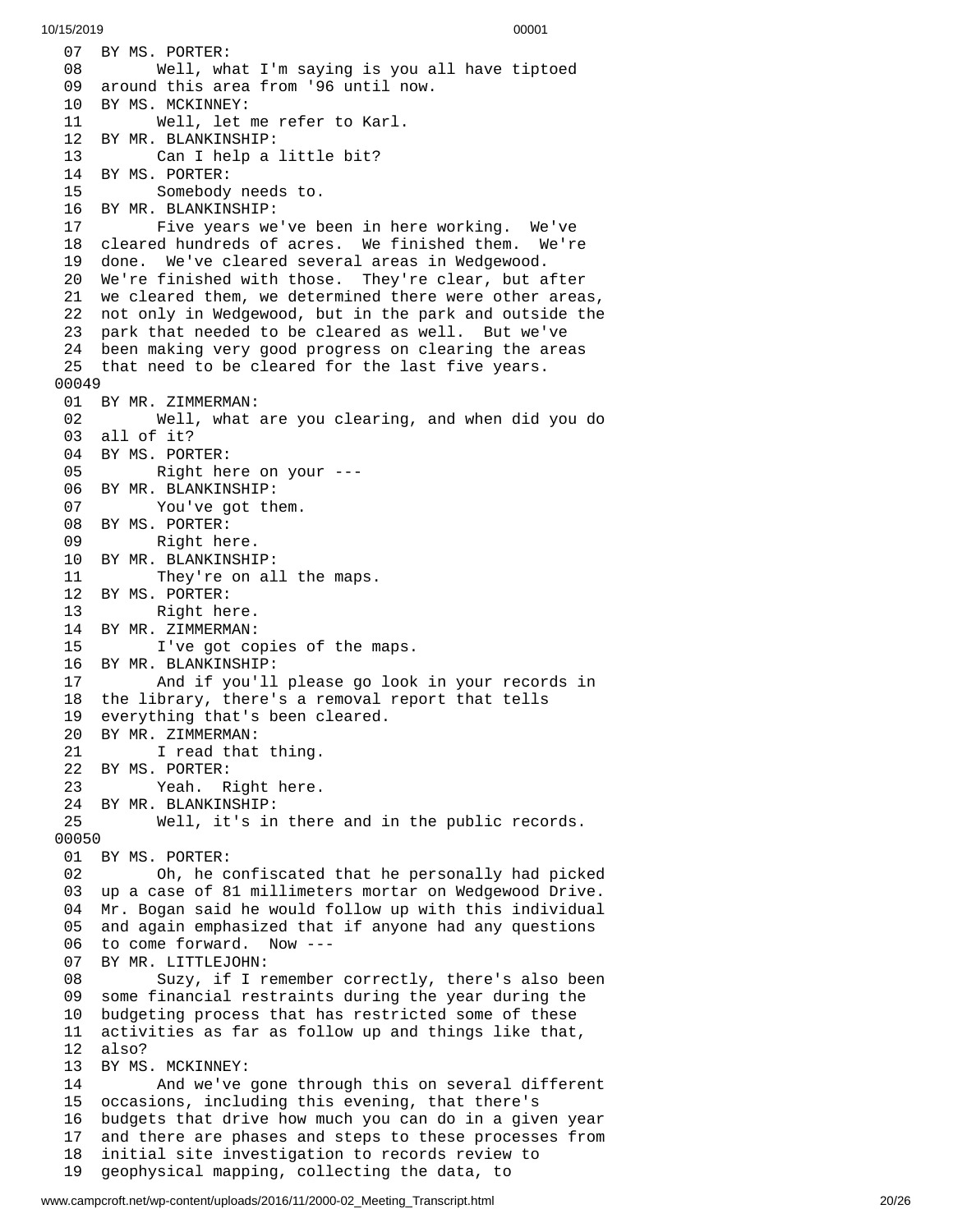20 evaluating the data to making the determination on the 21 associated risks, and then we go in and do removal 22 actions.  $23$ d sometimes it's two years from the time of a 24 site investigation until the time that you can dig 25 because of all of the processes that have to take 00051 01 place and the budgets that might drive what happens. 02 We have had Time Critical Removal Actions that 03 have occurred on private property and on park property 04 that have reduced and minimized the immediate threat. 05 Those occurred in '95, '94 and '95 time frame. 06 We have had two engineering evaluations be 07 conducted out here that included Wedgewood and areas 08 of the park and other private property that included 09 these records reviews and the data collection. 10 And from there you've got, again, to look at th e 11 risks, where the public has access, where there is no 12 risk. Even if there is a munition out there, if no 13 one can get to it, that risk is lower so that you can 1 4 spend your money where you're going to be most 15 effective, and all of that is a lot of juggling and a 16 lot of time. 17 And as K a r l h a s s a i d , I b e l i e v e t h e r e's b e e n 18 over 600 acres that have been cleared that are deemed 19 safe. You also have to remember that you can't clear 20 100 percent. No matter what the Corps of Engineers 21 does and their contractors do, you will never be able 22 to clean up the 19,000-plus acres that once comprised 23 Croft to 100 percent. 24 So you have to clean it the best that you can in 25 the areas that the public is going to be exposed, and 0 0 0 5 2 01 that's the process that has been taken. 02 As far as .30 caliber or .50 caliber, those are 03 small arms. Those are not considered munitions or UXO 04 or OE under this program. As much as that is laying 0 5 around, it's not going to explode when you pick it up 0 6 as far as this program is concerned. 07 For the risks, the items that pose the most 08 threat to the public are what the objective of the 09 project is throughout the cleanup, and it's tedious 10 and it's time consuming and there's a lot of land out 11 there to look at. 12 BY MS. PORTER:<br>13 I know. 13 I know. I was raised up around here. 14 BY MS. MCKINNEY: 15 Yeah. 16 BY MS. PORTER:<br>17 I know. I know. 18 BY MS. MCKINNEY: 19 And that -- I think if you look and sit back and 2 0 look at the steps that have been taken, it looks like 21 there's been some sits and starts, and I think with 2 2 any project like this there may have been some sits 23 and starts. We're back on track and we're trying to 24 make everyone out here as safe as possible. 25 BY MS. STEWART: 00053 01 I like your information. Ms. Stewart, again. 02 I think it's something -- I'm sitting here 03 listening to what you just said. You just gave som e 04 valuable information which I did not know, and I have 0 5 come to several meetings with my husband. 06 I think you on the Board need to think about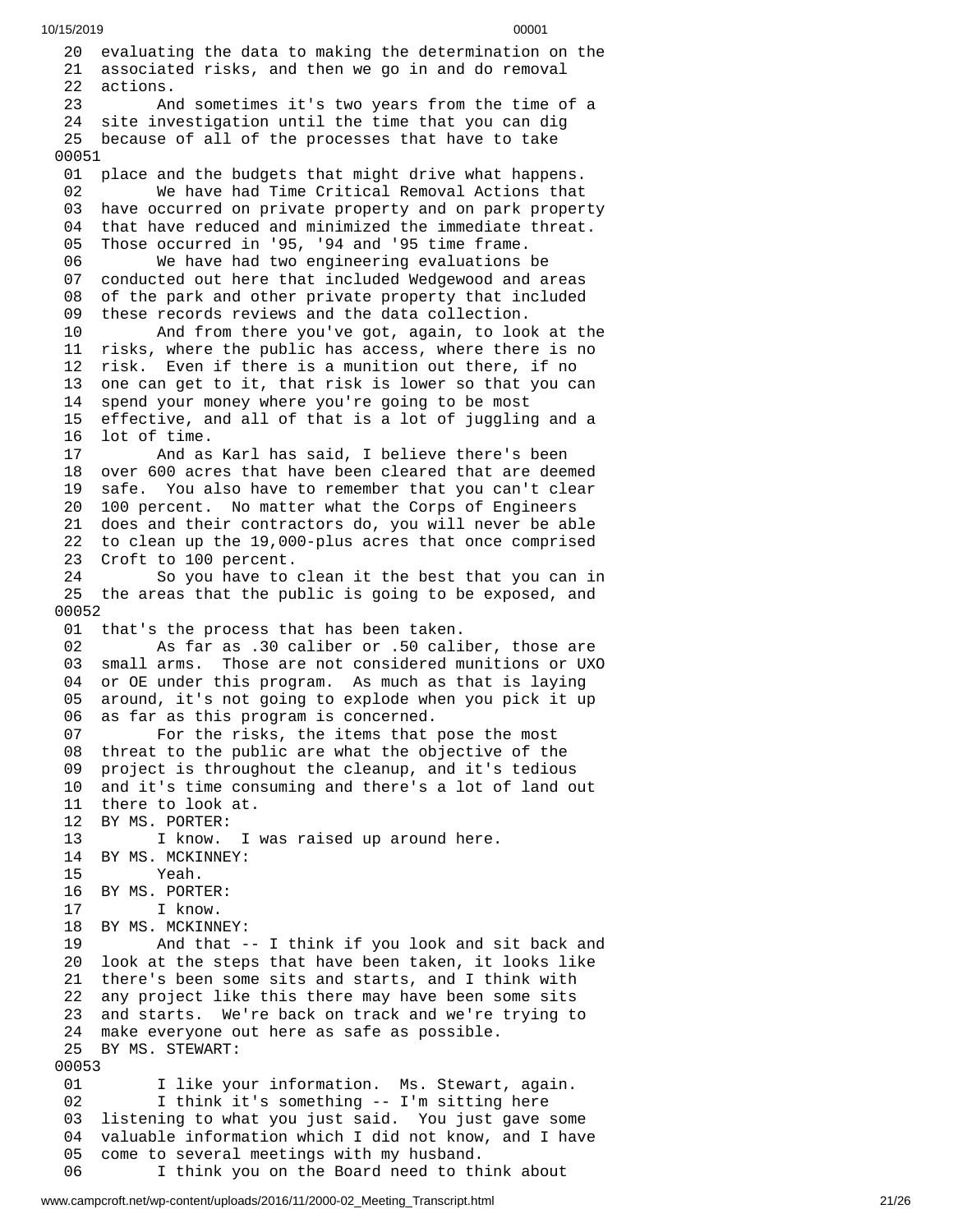0 7 maybe every six months do a newsletter. I mean, 08 inform people. This is the age of information. 09 People need to know what's going on. 10 I've heard more from you tonight than I've heard 11 since I've been attending the meetings. That's 12 valuable information, and I think something that the 13 Board members, again, need to think about, get 14 together. Have a report among all of you sitting here 15 facing me maybe once every three months or something, 16 whatever you come up with, and get this information 1 7 out to the residents because all of us pay taxes. 18 We need -- we each need to know what's goin g o n. 19 Something could come up later, and we wouldn't know 20 about it. Some people may like to come to the 21 meetings and haven't been able to. They're unable to 22 get here. 23 BY MS. MCKINNEY: 24 That's very good as far as input. We will look 25 into a newsletter. We will also look into possibly 0 0 0 5 4 01 just a public relations piece in the newspaper to ---02 BY MS. STEWART: 03 Yes. 04 BY MS. MCKINNEY: 05 To bring folks up to date. Mr. Gary Henderson 06 with the newspaper used to attend most of these 07 meetings, and he was -- he kept up with a lot of the 08 status of the projects, and, unfortunately, he's not 09 been to the last several. So we'll try to get that 10 back in motion. 11 BY MR. SMITH: 12 Any other ? 13 BY MR. ZIMMERMAN: 14 You're saying all those dozens and dozens and 15 dozens and scores and scores and scores of boxes of 16 6 .30 and .50 caliber ammunition that are all over that 1 7 golf course right behind these people on Wedgewood's 18 houses, as the years go by and these things chemically 19 defabricate, going in the water supply, that's nothing 20 to worry about, right? I mean, that's nothing? 21 BY MS. MCKINNEY: 22 As far as a n i m m e d i a t e t h r e a t f r o m a n u n e x p l o d e d 23 ordnance perspective, no. I mean, that's not to say 24 it's not an environmental hazard. But as far as the 25 funding under this program, ---0 0 0 5 5 01 BY MR. ZIMMERMAN: 02 Which is fo r e x p l o s i v e s. 03 BY MS. MCKINNEY: 04 --- we're not picking up .30 caliber and .50 05 caliber pieces of ammunition. 06 BY MR. ZIMMERMAN: 07 But you will be picking u p 3 7 m i l l i m e t e r 0 8 a n t i t a n k s h e l l s a n d 6 0 m i l l i m e t e r m o r t a r s a n d 2.7 5 0 9 millimeter rockets -- I mean, 2.75 inch rockets and 57 1 0 millimeter, big ones? 1 1 Karl, when you all get out there and you start, 1 2 you're going to see a lot of that stuff is buried. 13 Now I can't believe that they go out there and do t h a t 1 4 and they take these advanced scientific detectors and 1 5 come back and say it's not there. 16 I can go out there with something that a 1 7 six-year-old can do and find it. Now, come on and 18 tell me what's going on here? 1 9 BY MS. PORTER: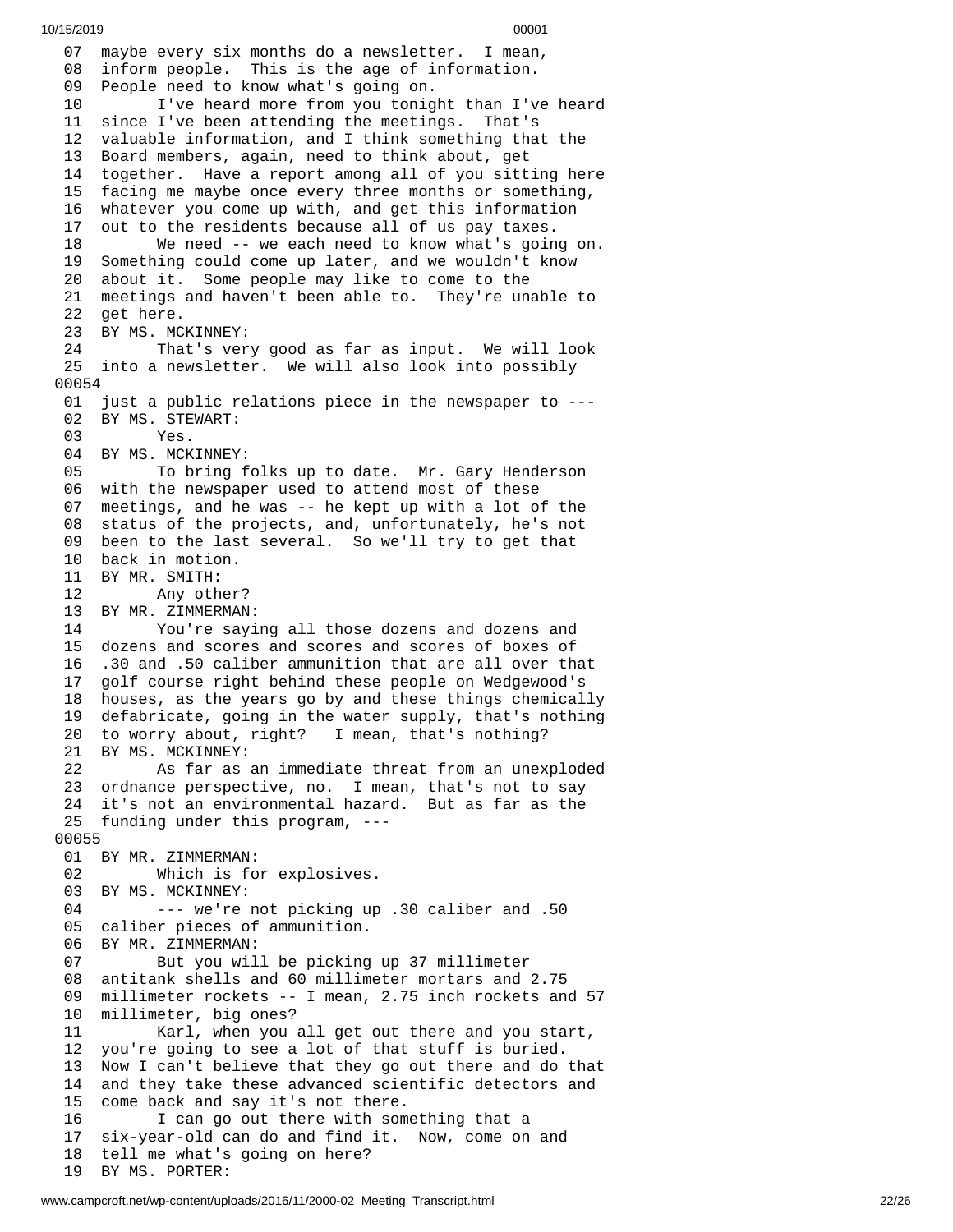2 0 Amen. 21 BY MR. ZIMMERMAN: 22 Excuse me for getting upset. 23 BY MS. PORTER: 24 Amen. 25 BY MR. ZIMMERMAN: 00056 01 I mean, people have listened to this bull shhh 02 -- whatever -- for how many years now? And Jimmy 03 Lancaster and myself can go out there any day and find 04 50 or 60 live hand grenades, mortars, 81 millimeter 05 mortars, 60 millimeter mortars, 4.2 inch mortars and 0 6 75 millimeter packed howitzer shells not -- so close 07 to where these people live it's not even funny, and we 08 get told, "The Board is doing something about it. The 09 Corps doesn't have enough money. Senator Strom 10 Thurmond is in the hospital" or whatever. Now give us 11 an answer and do it tonight. Is that too much to ask, 12 gentlemen? 13 BY MR. SMITH: 14 What -- w h a t a n s w e r d o y o u w a n t ? 15 BY MR. LITTLEJOHN: 16 Clary, let me address this question. 17 BY MR. SMITH: 18 I'm just want to find out what answer he wanted 19 us to give him. 20 BY MR. LITTLEJO H N: 21 Well, that's f i n e. 22 BY MR. SMITH: 23 Which answer he wa n t s. Y o u b l u r t e d o f f a b u n c h 2 4 o f s t u f f. 25 BY MR. ZIMMERMAN: 00057 01 Yeah, I sur e d i d , a n d I - - - 02 BY MR. SMITH: 03 And wha t I w a n t t o k n o w w h a t a n s w e r a r e y o u 04 wanting? 05 BY MR. ZIMMERMAN: 06 Well, they k e e p g o i n g o u t t h e r e a n d t h e y k e e p 0 7 doing this, Mr. Smith. They'll come in there with 0 8 this little grid. They've been very cooperative about 0 9 giving me a map when I've just asked. Such and such 1 0 area, hundred yards by 200 yards, 90 yards by 30 yards 11 been gridded. "We've done our magnetometers. We've 12 taken our six foot deep. We don't find anything." 1 3 I go out there with a little garden shovel that 14 I bought at Lowe's or something like that, plow around 1 5 and I come across an 81 or 60 millimeter mortar. I 1 6 get Officer Renna of the Spartanburg County Sheriff's 17 Department. Some of that stuff I know right now is so 18 close to where these people live it's not even funny. 19 See, it's on the ball field up here the First 20 Baptist Church is using right down right below that 21 where I know UXB has gridded. If I can't go in there 22 tomorrow and find you 20 or 30 60 millimeter mortar 23 shells, I won't come back twice. 24 Now, I don't understand Croft's --- 25 BY MR. SMITH: 00058 01 They have not said that. I haven't heard them 02 say they have not found anything there. In fact, the y 03 haven't even ---0 4 BY MR. BLANKINSHIP: 05 We haven't even looked, yet. 06 BY MR. ZIMMERMAN: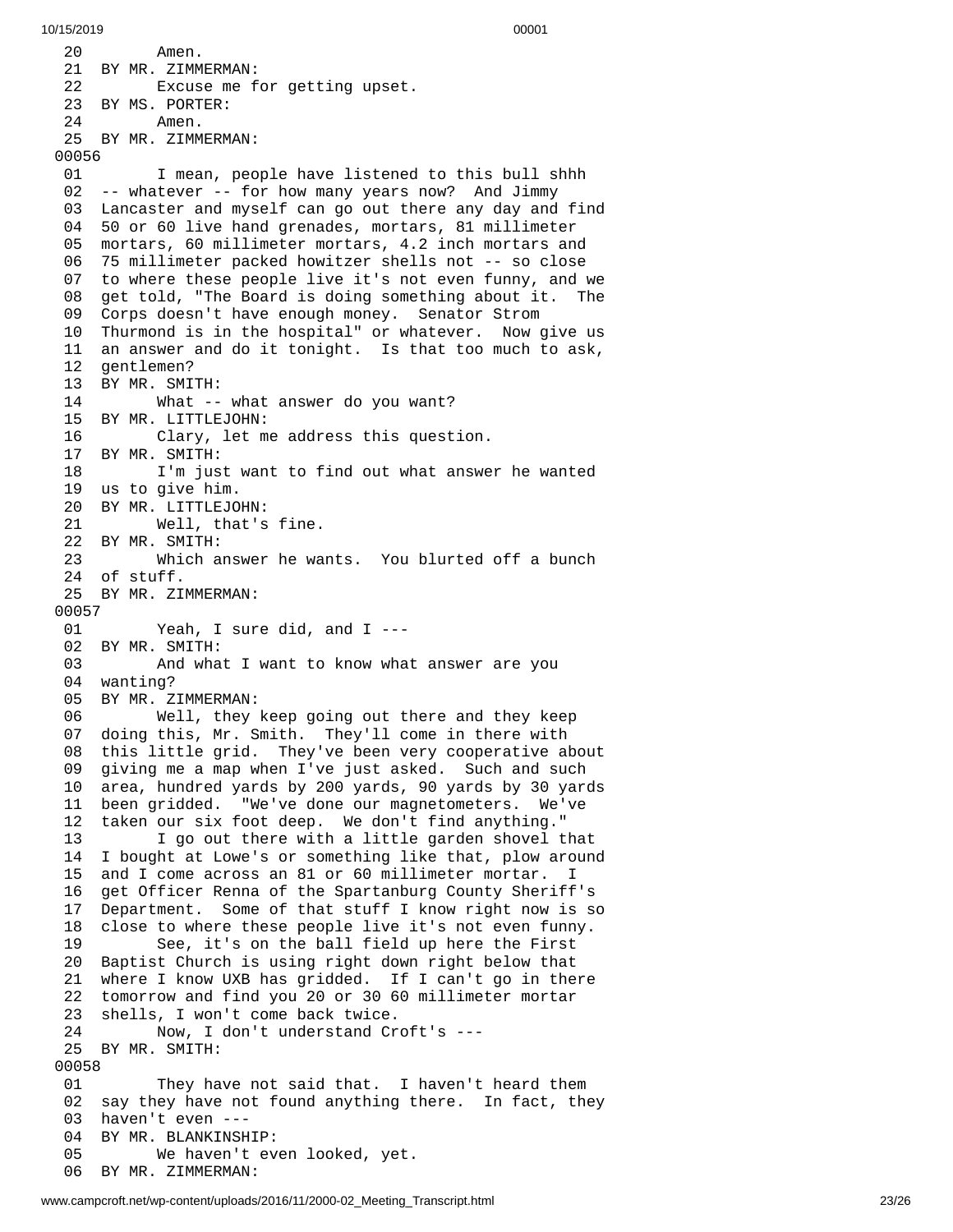0 7 All right. You haven't looked? 08 BY MR. BLANKINSHIP: 09 We haven't been able to finish our work, yet, in 10 those areas. 11 BY MR. ZIMME R M A N: 12 Rifle ridge, some of these Laotian children come 13 down the street with them carrying them in broad 14 daylight. 15 BY DR. LO W R Y: 16 Would you please ask Mr. Rick Renna to give us 17 an official count what account of ammunition has been 18 turned over to him for disposal? 19 BY MS. MCKINNEY: 20 I'll report that at the next meeting. 21 BY DR. LOWRY: 22 And report that to us, please. 23 BY MS. MCKINNEY: 24 Yes. 25 BY DR. LOWRY: 00059 01 I think I've got most of it. 02 BY MR. ZIMMERMAN: 03 Well, where you live, where your plac e i s i s 04 where 105 millimeter impact range was. 05 BY DR. LOWRY: 06 Well, the reason that my propert y w a s s e a r c h e d 0 7 and the property around the ranger's cabin, the 08 children's playground, and in that particular area 09 Camp Croft was searched is because those areas were 10 impact areas, and anything basically that was in that 11 area had been fired or was fused. 12 An unfused mortar or unfused 105 is not nearly 13 as dangerous as one that has been fused and fired, and 14 so there was a reason to go after those first, 1 5 especially when you've got hundreds and thousands of 1 6 people coming through an area that you find a hundred 1 7 81 millimeter -- I'm sorry -- 60 millimeter mortars 18 that have been fired or that are fused. There's an 1 9 awful lot out there that they're going to find, but I 20 think this is a very slow and tedious process. 21 They've cleared 493 105s and close to 200 mortars off 22 of my property. I appreciate it greatly. 23 BY MR. ZIMMERMAN: 24 I understand, Dr. Lowry. 25 BY DR. LOWRY: 00060 01 Pardon? 02 BY MR. LITTLEJOHN: 03 You had 105. 04 BY DR. LOWRY: 05 I had one 105 with a phosphorus center. A lot 06 of these 81 millimeter mortars on my property had a 0 7 phosphorus center in them, and they have to be right 0 8 careful with them. 09 They're down to the last five acres, after 1 0 they've cleared about a 100 to 150, and I appreciate 1 1 all they've done and I do think they've been making 1 2 progress. But I think the reason these two areas got 1 3 cleaned first was that this ammunition was fused. 14 My area didn't get cleaned first because th e y 15 wanted to buy it. As you know, Congress turned that 16 down. It would have been much cheaper and much 1 7 better, in my opinion, just to buy it and put signs 1 8 up, "Don't go on it," and turn it to green space, but 1 9 Congress didn't see it the way that the local Corps of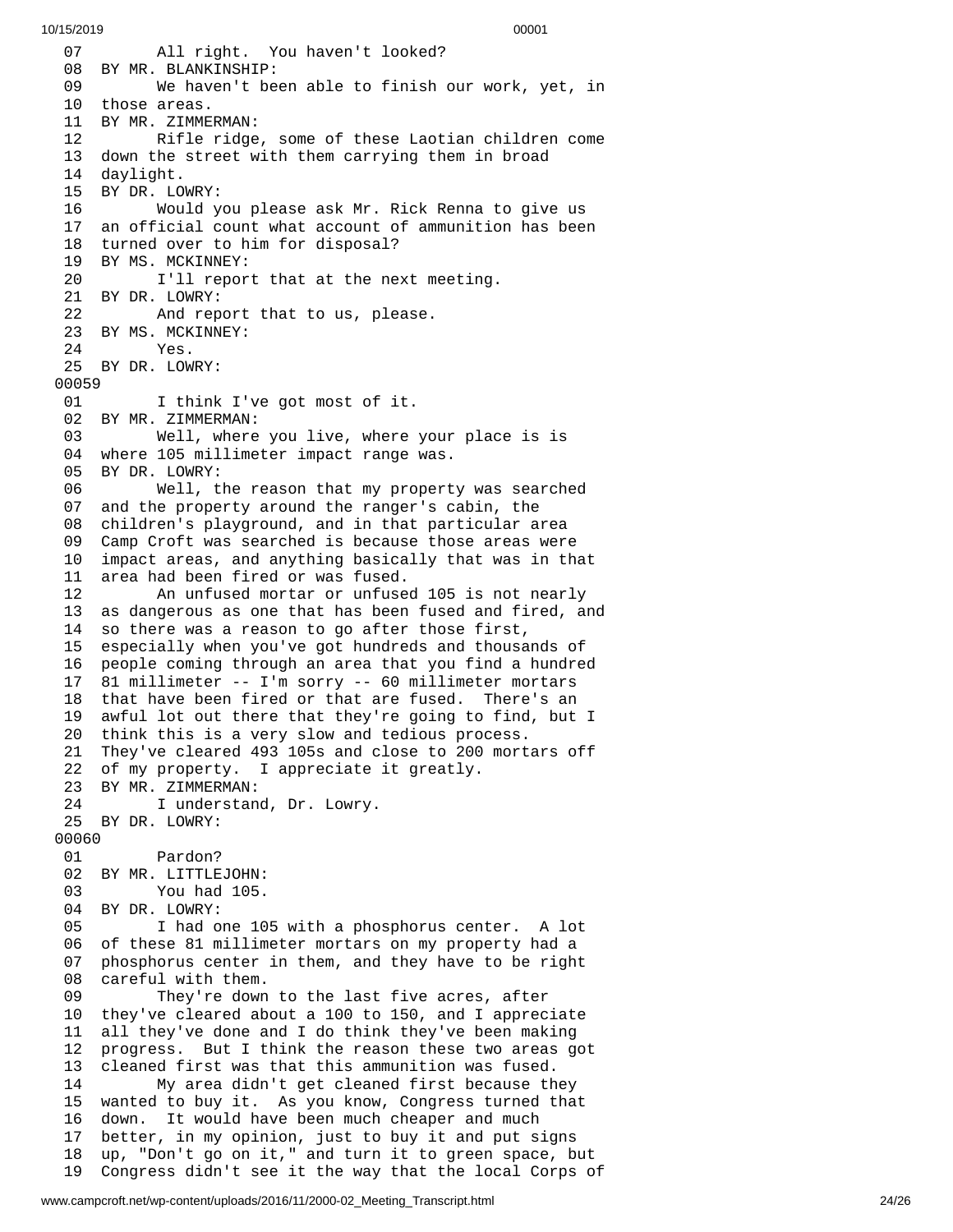20 Engineers people preferred it. 21 Then they had to go back in and do more studies, 22 and so it's taken me five years to get a very 23 dangerous area where a lot of intrusive work is done 24 cleared, and they're down to the last three or four --25 I don't know -- five acres. It's a very small piece 00061 01 of land, but something has been done. 02 There are 500 105s that are gone and there were 03 almost 200 mortars. There will be some left that they 04 probably won't find, but I think we're making 05 progress. And as long as we do it in an orderly 06 fashion and finish those areas, I think we're going to 07 be all right. 08 And Wed g e w o o d i s a p o p u l a t e d a r e a. I t c e r t a i n l y 09 needs the attention of everyone, and it needs it 10 because of the danger to the children, but there's 11 also a property value issue. And so the sooner that 12 this can be done, the sooner your property values are 1 3 going to be safe and the sooner your children are 1 4 s a f e. 15 But I don't think that this stuff is that easy 16 to find. Robin, you may prove me incorrect, but if it 1 7 is, then you need to map this area and take somebody 18 to it. 19 BY MR. ZIMMERMAN: 20 We have and I h a v e. 21 BY DR. LOWRY: 22 And you need to tak e t h i s m a n a n d t h a t m a n. I f 23 they're that available, then certainly they need to 24 pay attention to it. 25 BY MR. SMITH: 00062 01 Anything else? 02 (NO RESPONSE) 03 BY DR. LOWRY: 04 I move to adjourn. 05 BY MR. MULLINAX: 06 Second. 07 BY MR. SMITH: 08 Meeting is adjourn e d. T h a n k y o u f o r c o m i n g. 09 Appreciate it. 10 (MEETING CONCLUDED AT 8:00 P.M.) 0 0 0 6 3 01 STATE OF SOUTH CAROLINA ) 0 1 ) CERTIFICATE 02 COUNTY OF SPARTANBURG ) 0 2 0 3 0 4 0 5 This is to certify that the within meeting was 06 taken on the 8th day of February, 2000; 0 7 That the foregoing is an accurate transcript of 0 8 the meeting given; 0 9 That copies of all exhibits, if any, entered 10 herein are attached hereto and made a part of this 11 record; 1 2 That the undersigned court reporter, a Notary 1 3 Public for the State of South Carolina, is not an 1 4 employee or relative of any of the parties, counsel or 15 witness and is in no manner interested in the outcome 16 of this action. 17 IN WITNESS WHEREOF, I have hereunto set my Hand 1 8 and Seal at Spartanburg, South Carolina, this 9th day 19 of February, 2000.